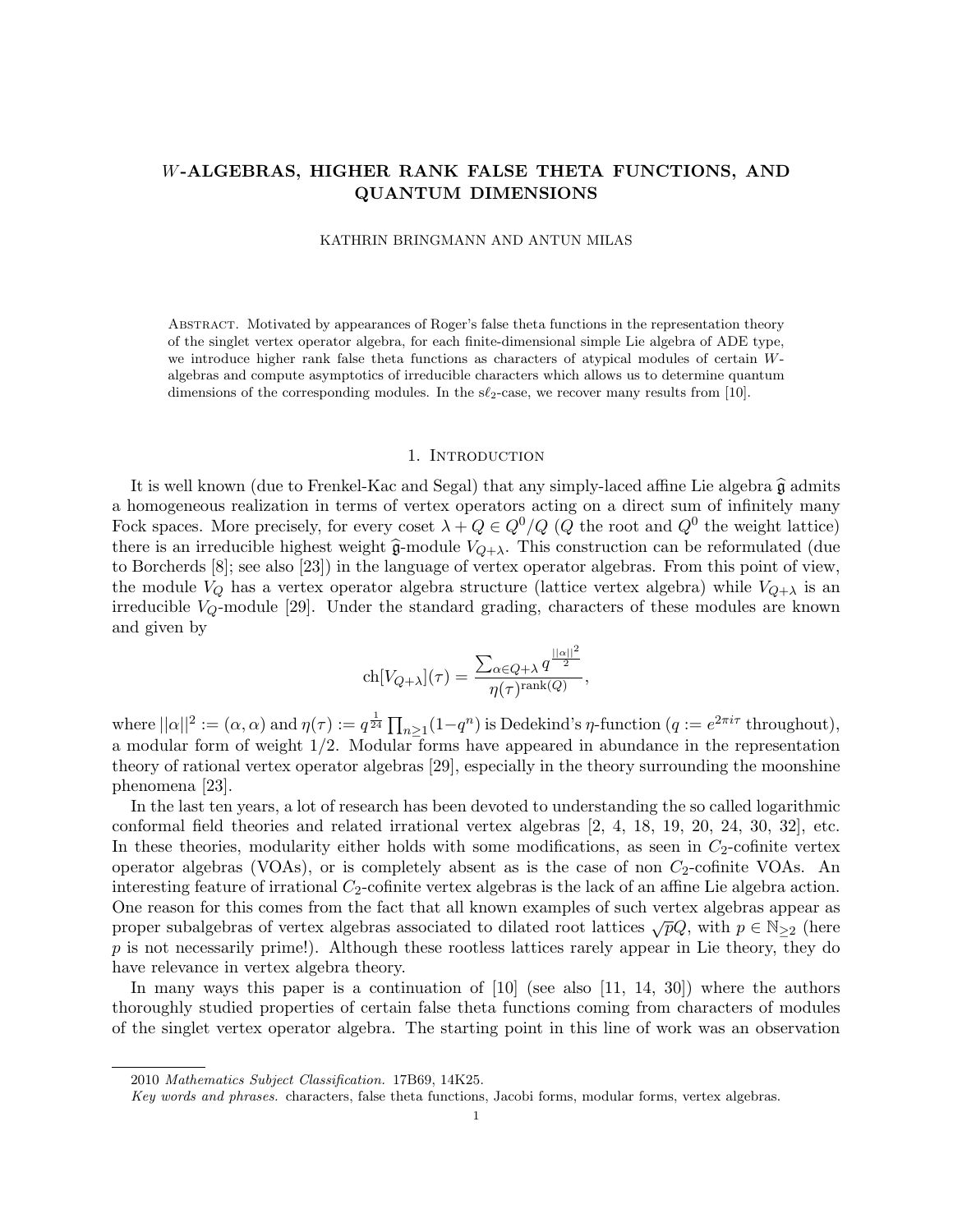[10, 11] that the classical Roger's false function

$$
\sum_{n\in\mathbb{Z}}\text{sgn}(n)q^{p\left(n+\frac{j}{2p}\right)^2} = \sum_{n=0}^{\infty}q^{p\left(n+\frac{j}{2p}\right)^2} - \sum_{n=0}^{\infty}q^{p\left(n+\frac{n-j}{2p}\right)^2}
$$
(1.1)

and other related false theta functions show up as "numerators" of characters of the  $(1, p)$ -singlet W-algebra (see [1]).

In the theory of modular forms, false theta series have occurred in many important works, including [6, 28, 34, 36]. These are not modular but when passing to the lower half-plane radially one obtains mock modular forms which are holomorphic parts of so-called harmonic Maass forms (non-holomorphic modular forms annihilated by the Laplace operator). In particular, this yields an analytic function in the upper half-plane which drips into the lower half-plane.

It is already known that the  $(1, p)$ -singlet algebra is related in a non-trivial way to the Lie algebra  $s\ell_2$ , so this raises the question of whether functions like  $(1.1)$  can be defined for other root systems such that they also give rise to characters of modules. As we previously announced in [30], with full details given here, this is indeed possible, at least in the simply-laced case.

To explain our construction, we first consider a sequence of embeddings of vertex algebras:

$$
\mathcal{W}_{c_p}(\mathfrak{g}) \hookrightarrow W^0(p)_Q \hookrightarrow W(p)_Q \hookrightarrow V_{\sqrt{p}Q} ,
$$

where  $\mathfrak g$  is the corresponding simple Lie algebra,  $\mathcal W_{c_p}(\mathfrak g)$  is the affine W-algebra associated to  $\mathfrak g$ [7, 15], and  $W^0(p)_Q$  and  $W(p)_Q$  are certain vertex algebras defined below. In the special case of  $\mathfrak{g} = s\ell_2$ , we recover a more familiar embedding of vertex algebras studied for examples in [2, 10, 11]:

$$
L(c_{p,1},0) \hookrightarrow W(2,2p-1) \hookrightarrow W(p) \hookrightarrow V_{\sqrt{2p}\mathbb{Z}} ,
$$

where  $W(2, 2p-1)$  is the  $(1, p)$ -singlet vertex algebra [1].

It turns out that the most interesting q-series come from considerations of characters of  $W^0(p)_{Q}$ modules. The vertex algebra  $W^0(p)_Q$  is not C<sub>2</sub>-cofinite and as such admits characters of modules with peculiar properties. In a special case of the vertex algebra  $W^0(p)_Q$ , we get the following character formula

$$
\sum_{\alpha \in Q \cap P^+} \dim(V(\alpha)_0) \sum_{w \in W} (-1)^{\ell(w)} \frac{q^{\frac{1}{2} ||\sqrt{p}w(\alpha+\rho)-\frac{1}{\sqrt{p}}\rho||^2}}{\eta(\tau)^{\text{rank}(Q)}},\tag{1.2}
$$

with  $V(\alpha)$ <sub>0</sub> the zero weight space of the irreducible highest weight g-module  $V(\alpha)$ , W is the Weyl group,  $\ell(w)$  is the length of w, and  $P^+$  denotes the set of dominant integral weights. The expression  $(1.2)$ , after eliminating the  $\eta$ -factor, should be viewed as a higher rank generalization of the classical false theta functions. Indeed, the sign factor in (1.1) can be understood as  $(-1)^{\ell(w)}$ , where w is the non-unit Weyl group element of  $s\ell_2$ . As far as we know, q-series like (1.2) have not been studied in the literature apart from the rank one case. We believe that they are closely related to certain limits of colored Jones polynomials of alternating knots colored by representations of g, studied in [25]. Connection between the  $(1, p)$  singlet characters and certain torus knots colored by  $\mathfrak{sl}_2$ representations was already established in [10]. Another, more conceptual, contact between this line of work and quantum knot (and link) invariants is expected to be obtained by establishing equivalences of categories of  $W^0(p)_Q$ -modules and modules for "unrolled" quantum groups at root of unity. For the  $(1, p)$  singlet algebra, this equivalence was recently studied in [13].

The aim of this paper is to study properties of characters of  $W(p)_Q$  initiated in [18] and especially characters of  $W^0(p)_{Q}$ -modules such as (1.2). We briefly outline the paper and indicate the main results. We introduce vertex operator algebras  $W(p)_Q$  and  $W^0(p)_Q$  in Section 2, following mostly [4, 18, 30], although similar constructions with screening operators can be traced to affine W-algebras [22]. In Section 3, we recall modular transformation properties of higher rank theta functions coming from lattices, while, in Section 4, we discuss characters of certain  $W(p)<sub>O</sub>$ -modules following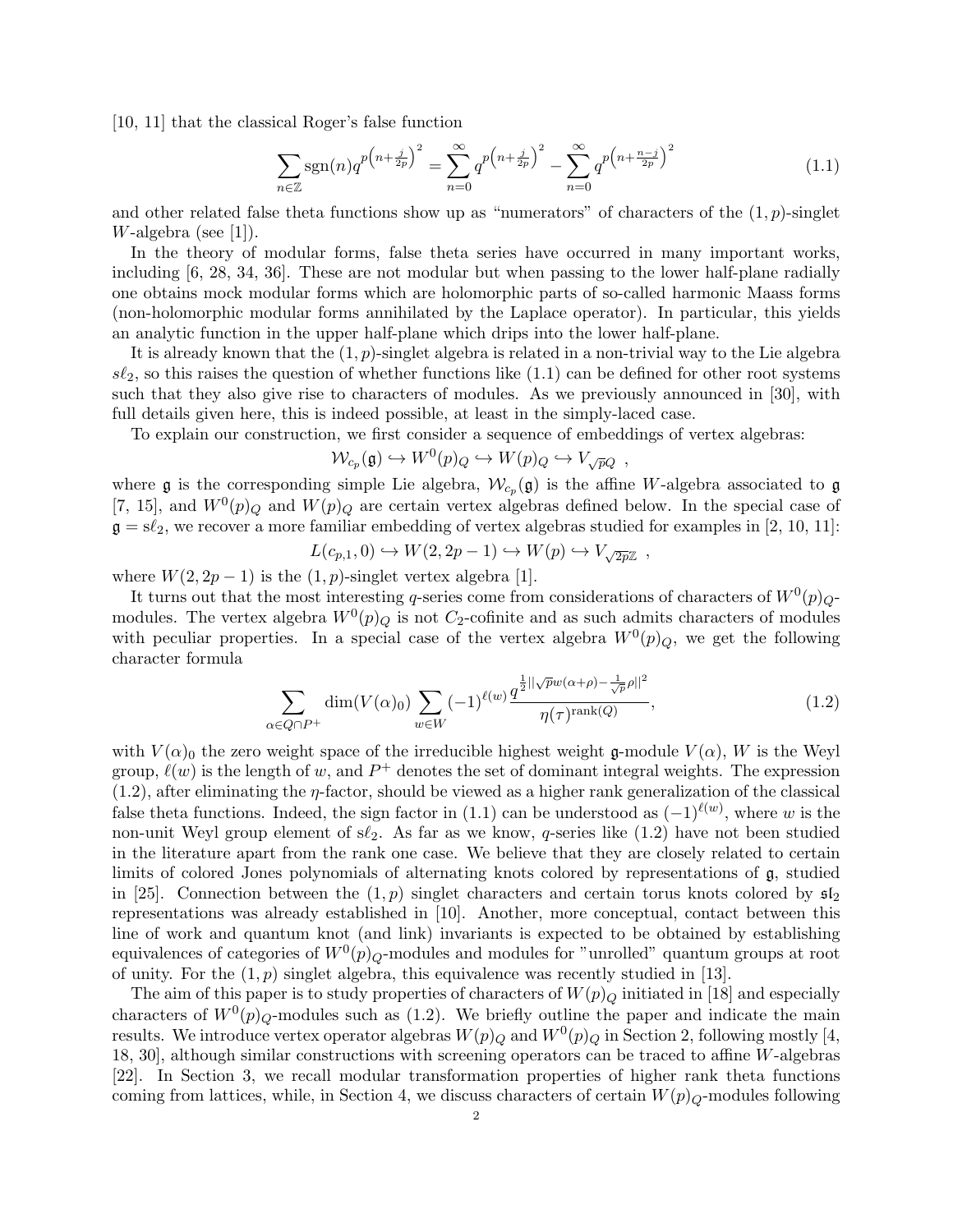closely the proposal in [18]. Our main result is Theorem 4.1 below, proving finite-dimensionality of the  $SL_2(\mathbb{Z})$ -closure of the space of  $W(p)_Q$ -characters. We also work out in full detail modular transformation properties of  $\text{ch}[W(p)_{A_2}](\tau)$  (see Section 4.3). Section 5 is primarily concerned with characters of  $W^0(p)_{Q}$ -modules and an explicit computation for ch $[W^0(p)_{A_2}](\tau)$ . The key aspect of this paper is in Section 6, where we study asymptotic expansions of characters of  $W^0(p)_Q$ -modules. The main result here is Theorem 6.2, which can be restated as follows.

**Theorem 1.1.** For  $\beta \in L^0$ , as  $t \to 0^+$ ,

$$
\eta(it)^{\dim(Q)} \text{ch}[W^0(p,\beta)_{Q}](it) \sim \frac{\dim(V(-\sqrt{p\lambda}))}{p^{|\Delta_+|}} + O\left(\sqrt{t}\right).
$$

where  $\overline{\lambda}$  (depending on  $\beta$ ) is defined in Section 5.1.

Although our method for computing asymptotic expansion of  $W^0(p)_Q$  is very general, for brevity in Section 7 we only compute the full expansion of  $\text{ch}[W^0(p)_{A_2}](\tau)$ . We obtain

**Theorem 1.2.** Asymptotically, as  $t \to 0^+$ , we have with  $p \in \mathbb{N}_{\geq 2}$ ,

$$
\eta(it)^{2} \text{ch}[W^{0}(p)_{A_2}](it) \sim \sum_{N \geq 0} \alpha(N)(-2\pi pt)^{N},
$$

where  $\alpha(N)$  is defined in (7.6) below.

**Remark 1.** For  $Q = A_1$ , in [10], the authors obtained an asymptotic expansion of characters. This asymptotic expansion was then related to Eichler integrals which have a nice (mock transformation) behavior. We plan to investigate in future research whether the formulas in Theorem 1.2 can be used to find companions of the characters in the lower half-plane which is (mock) modular.

For regular vertex operator algebras (or more generally, modular tensor categories) a quantum dimension defines a homomorphism from the Grothendick ring of the category of modules to  $\mathbb{C}$ . If we denote by  $M_j$ ,  $0 \le j \le k$ , all inequivalent irreducible V-modules, where we pick  $V = M_0$ , the quantum dimension of  $M_i$  is given by

$$
\mathrm{qdim}(M_j) = \frac{S_{j,0}}{S_{0,0}},
$$

where  $S_{j,k}$  are the entries of the S-matrix. It is expected that this quantity plays an important role for irrational vertex algebras as well. Thus, in Section 8, based on results of Section 6, we compute *analytic* quantum dimensions of certain  $W^0(p)_Q$ -modules. This quantum dimension is defined purely analytically as the limit

$$
\mathrm{qdim}(M) := \lim_{t \to 0+} \frac{\mathrm{ch}[M](it)}{\mathrm{ch}[V](it)}.
$$

We stress that for regular vertex operator algebra these two definitions agree, at least if lowest conformal weights of  $M_j$ ,  $j \neq 0$ , are positive. By using the last definition, we show in Section 8 that

**Corollary 1.3.** For  $\beta \in L^0$ , whose coset representative in  $L^0/L$  is  $\lambda$ , we have

$$
\mathrm{qdim} \left( W^0(p, \beta)_Q \right) = \mathrm{dim}_{\mathbb{C}} V \left( -\sqrt{p}\overline{\lambda} \right),
$$

where  $\bar{\lambda}$  is defined in (4.1).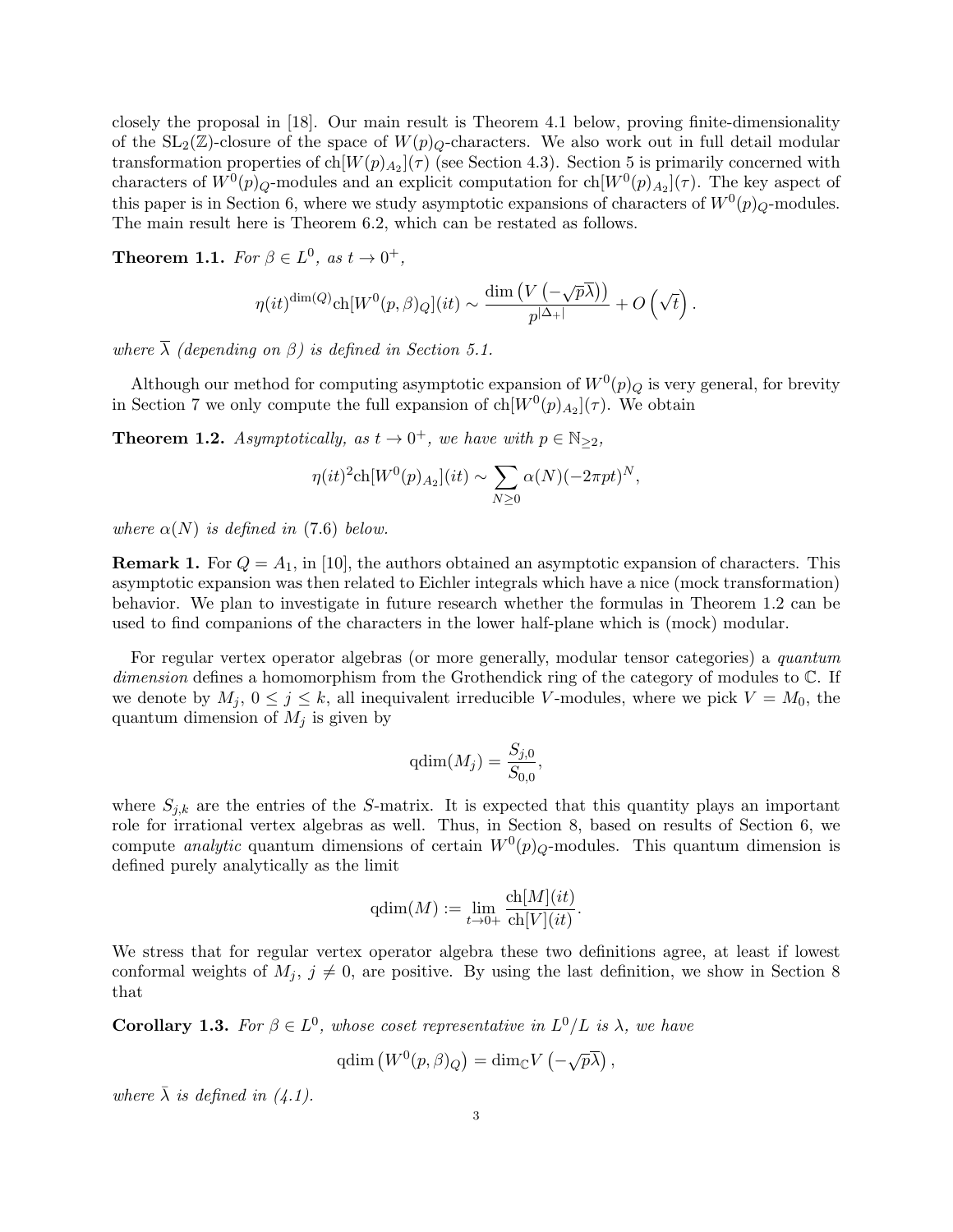#### **ACKNOWLEDGMENTS**

The research of the first author (K.B.) is supported by the Alfried Krupp Prize for Young University Teachers of the Krupp foundation and the research leading to these results recieves funding from the European Research Council under the European Union's Seventh Framework Programme (FP/2007-2013) / ERC Grant agreement n. 335220 - AQSER. The second author (A.M) was partially supported on a Simons Foundation grant and support from the Max Planck Institute for Mathematics, Bonn. The authors thank Matt Krauel for helpful comments on an earlier version of this paper and Karl Mahlburg, Mike Woodbury, and Don Zagier for enlightening conversations. We also thank Sander Zwegers for very useful comments in connection to Theorem 4.1. Finally, we thank the referee for constructive comments.

# 2. VERTEX OPERATOR ALGEBRAS,  $W(p)_Q$  and  $W^0(p)_Q$

Let  $(Q, \langle \cdot, \cdot \rangle)$  be a rank n root lattice of ADE type, and  $Q^0 = P$  its dual (weight) lattice. We Let  $(Q, \langle \cdot, \cdot \rangle)$  be a rain *n* root lattice of ADE type, and  $Q = I$  its dual (weight) lattice. We<br>are primarily concerned with dilated root lattices  $L = \sqrt{p}Q$  and their duals  $L^0$ , where  $p \in \mathbb{N}_{\geq 2}$ . Let  $\alpha_j$ ,  $1 \leq j \leq n$ , denote the simple roots of Q, and  $\Delta_+$  and  $\Delta_-$  the set of positive and negative roots, respectively. We have  $||\alpha_j||^2 = (\alpha_j, \alpha_j) = 2$  for all j.

We equip  $V_L$  with a vertex algebra structure by choosing an appropriate 2-cocycle as in the case of  $V_Q$  [4, 29, 31]. For the conformal vector we choose [2, 18, 30, 31]

$$
\omega = \omega_0 + \frac{p-1}{2\sqrt{p}} \sum_{\alpha \in \Delta_+} \alpha(-2) \mathbf{1},
$$

where  $\omega_0$  denotes the canonical (quadratic) Virasoro generator [29]. Then  $V_L$  is a conformal vertex algebra of central charge

$$
rank(Q) + 12(\rho, \rho) \left(2 - p - \frac{1}{p}\right),
$$

where  $\rho$  denotes the half-sum of positive roots. Next, we consider screening operators  $e_0^{\sqrt{p}\alpha_j}$  $\sqrt{p}\alpha_j, e_0^{-\frac{\alpha_k}{\sqrt{p}}}$  $(1 \leq j, k \leq n)$  acting among  $V_L$  and certain  $V_L$ -modules. It is known that for every j and k the  $\alpha$  operators  $e_0^{\sqrt{p}\alpha_j}$  $\sqrt{p}\alpha_j$  and  $e_0^{-\alpha_k/\sqrt{p}}$  $\frac{C_{k}}{Q}$  commute with each other, and they both commute with the Virasoro algebra [4, 18, 31].

The connection to affine W-algebras is achieved via screening operators. Recall that there are two methods for defining universal affine W-algebras. The affine W-algebra associated to  $\hat{\mathfrak{g}}$  at level  $k \neq -h^{\vee}$ , denoted by  $\mathcal{W}_k(\mathfrak{g})$ , is usually defined as the cohomology group obtained via a quantized BRST complex for the Drinfeld-Sokolov hamiltonian reduction [22]. Cohomology of this complex is nontrivial only in degree zero [22]. Moreover, it is known that  $W_k(\mathfrak{g})$  is freely generated by primary fields as a vertex algebra (thus the name W-algebra), in the sense that it is strongly freely generated by rank $(q)$  primary fields, not counting the conformal vector. On the other hand, an important result by B. Feigin and E. Frenkel  $[22]$  says that for k generic and g simply-laced, there is an alternative description of  $W_k(\mathfrak{g})$  in terms of free fields. We use  $F_0$  to denote the rank n vacuum Fock space, which is also a vertex algebra, and by  $F_{\lambda}$  Fock modules parametrized by h. Let  $\nu = k + h^{\vee}$ , where k is generic and consider the following operators [22]:

$$
e_0^{-\frac{\alpha_j}{\sqrt{\nu}}}: F_0 \longrightarrow F_{-\frac{\alpha_j}{\sqrt{\nu}}} \quad (1 \leq j \leq n).
$$

Then

$$
\mathcal{W}_{\nu}(\mathfrak{g}) = \bigcap_{j=1}^{n} \text{Ker}_{F_{0}}\left(e_{0}^{-\frac{\alpha_{j}}{\sqrt{\nu}}}\right).
$$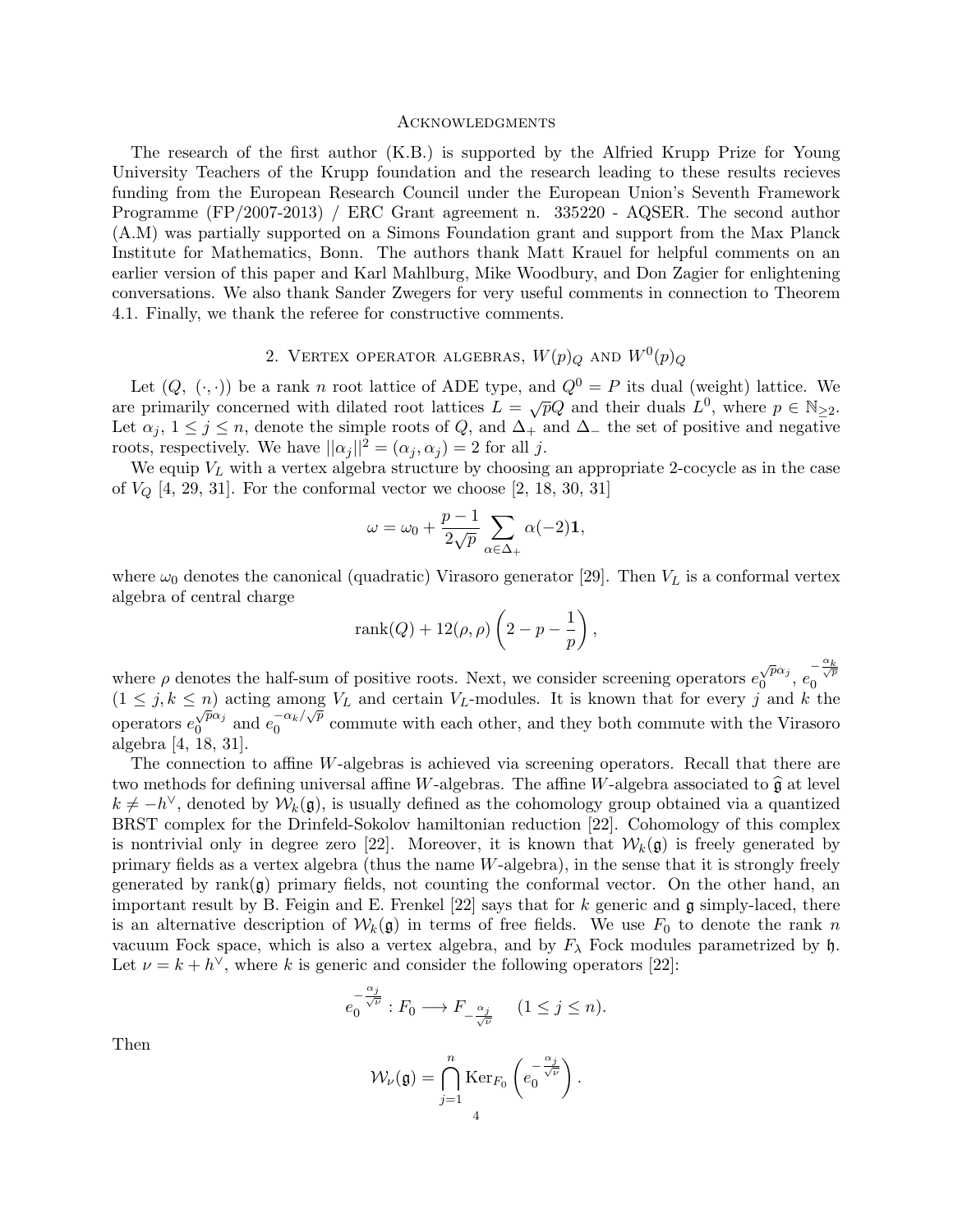Moreover, we also have the following important duality

$$
\mathcal{W}_{\nu}(\mathfrak{g}) = \bigcap_{j=1}^n \mathrm{Ker}_{F_0} \left( e_0^{\sqrt{\nu} \alpha_j} \right).
$$

For non-generic values, screening operators can still be used to define vertex algebras which we now describe. For instance,  $p = k + \overline{h}^{\vee} \in \mathbb{N}_{\geq 2}$  is known to be non-generic. So we let

$$
W^0(p)_Q := \bigcap_{j=1}^n \mathrm{Ker}_{F_0} e_0^{-\frac{\alpha_j}{\sqrt{p}}},
$$

a vertex operator algebra containing  $W_p(\mathfrak{g})$  as a proper subalgebra [4, 12, 18]. In particular, for  $Q = A_1, W(p)_Q$  is precisely the  $(1, p)$ -singlet algebra discussed in [10, 14]. Because of the integrality condition, the previous algebra can be maximally extended within the lattice vertex algebra leading to [2, 12, 18, 32]

$$
W(p)_Q := \bigcap_{j=1}^n \mathrm{Ker}_{V_L} e_0^{-\frac{\alpha_j}{\sqrt{p}}}.
$$

Again, if we let  $Q = A_1$ , this is the well-known triplet vertex operator algebra  $W(p)$ . Similarly, we can construct irreducible  $W(p)_{Q}$ -modules. The following conjecture was mentioned in [4, 18].

**Conjecture 1.** The vertex operator algebra  $W(p)$ <sub>Q</sub> is  $C_2$ -cofinite.

Remark 2. Due to the complicated embedding structure of higher Feigin-Fuchs modules, there are essentially no results on the representation theory of  $W<sup>0</sup>(p)_{Q}$  and of  $W(p)_{Q}$ , for rank $(Q) \geq 2$ . Still, in [18], the authors proposed an interesting geometric method for studying  $W(p)_{Q}$ -modules and their characters. In particular, it is expected that all irreducible representations of  $W(p)_Q$  can be understood as subquotients of  $V_{\sqrt{p}Q}$ -modules [4, 18, 30]. Since we are only interested in properties of characters of modules, from now on, we assume that the modules in [18] provide a complete list of irreducible  $W(p)_{\mathcal{O}}$ -modules and characters (this is yet to be proven by using methods of vertex algebras as in [2]). We also conjecture that all atypical irreducible representations of  $W^0(p)_Q$ appear in the decomposition of irreducible  $W(p)_Q$ -modules. Typical representations are modules isomorphic to higher rank Fock spaces.

#### 3. Theta functions associated to lattices

This short section deals with higher rank theta functions. All results presented here are already contained in the literature, but we recall them for the reader's convenience.

For  $\tau \in \mathbb{H}$ ,  $M \in \text{Pos}(n;\mathbb{R})$  (positive definite matrices with real entries) and  $a, b \in \mathbb{C}^n$ , we define

$$
\Theta_{a,b}(\tau;M) := \sum_{r \in \mathbb{Z}^n} e^{\pi i \tau (r+a)^T M (r+a) + 2\pi i (r+a)^T b}.
$$

Then

$$
\Theta_{-b,a}\left(-\frac{1}{\tau};M^{-1}\right) = (-i\tau)^{\frac{n}{2}}\sqrt{\det(M)}e^{-2\pi i a^T b}\Theta_{a,b}(\tau;M). \tag{3.1}
$$

We also present essentially the same result using different notation. Let  $(L, ( , ))$  be a positive definite integral lattice and  $L^{\circ}$  denotes its dual. For  $g \in \mathbb{Q} \otimes L$ , define

$$
\vartheta_{L,g}(u;\tau) := \sum_{\alpha \in L} e^{\pi i \tau ||\alpha + g||^2 + 2\pi i (\alpha + g, u)},
$$

where  $u \in \mathbb{C} \otimes L \cong \mathbb{C}^{\text{rank}(L)}$  and  $||\gamma||^2 := (\gamma, \gamma)$ . Denoting by A the Gram matrix of L, we have

$$
\Theta_{g,u}(\tau;A) = \vartheta_{L,g}(u;\tau),
$$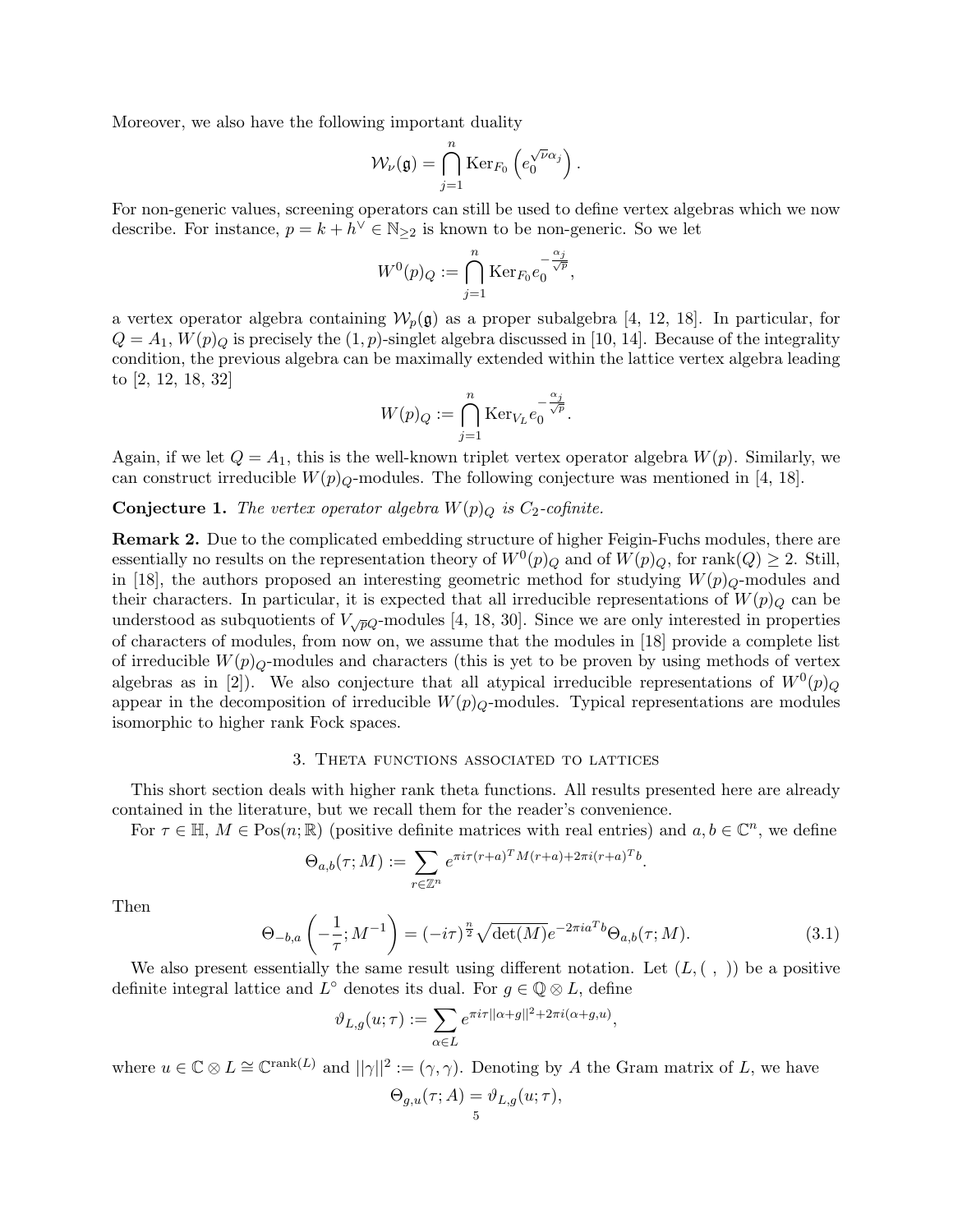where  $n := \operatorname{rank}(L)$ . The next result is well-known (see e.g. [26]).

**Theorem 3.1.** For  $[g] = g + L \in L^{\circ}/L$ , we have

$$
\vartheta_{L,g}\left(u;-\frac{1}{\tau}\right)=\frac{(-i\tau)^{\frac{m}{2}}}{\sqrt{\det(A)}}e^{\pi i u^2}\sum_{k=0}^{m-1}\zeta_n^k\vartheta_{L_g,kr}(\tau u;\tau),
$$

where  $m := o([g])$  (order of [g] in  $L^{\circ}/L$ ), r satisfies  $(r, g) \equiv \frac{1}{r}$  $\frac{1}{m} \pmod{1}$  and  $L_g := \{ \alpha \in L : (\alpha, g) \in$  $\mathbb{Z}$ , an intermediate lattice of L and  $L^0$ .

# 4. CHARACTERS OF  $W(p)_Q$ -MODULES

4.1. The Weyl character formula. As in Section 2, let  $L = \sqrt{p}Q$ , where Q is an ADE root lattice and  $\rho$  is the half-sum of positive roots. Also, denote by W the Weyl group. Set

$$
\Delta := \prod_{\alpha \in \Delta_-} (1 - e^{\alpha}),
$$

the (formal) Weyl denominator. We can also view  $\Delta$  as a complex valued function. We introduce complex variables  $z_j$  and let  $\mathbf{z}^{\alpha} = z_1^{(\omega_1,\alpha)}$  $\chi_1^{(\omega_1,\alpha)}\cdots\chi_n^{(\omega_n,\alpha)}$ , where  $n = \text{rank}(Q)$ . We also let  $z_j = e^{2\pi i u_j}, u_j \in \mathbb{C}$ . Then, for  $z = (z_1, ..., z_n)$ , we define

$$
\Delta(z) := \prod_{\alpha \in \Delta_-} (1 - \mathbf{z}^{\alpha}).
$$

This function should not to be confused with the modular discriminant!

Let  $w \in W$  act on  $\mathbb{C}[\mathfrak{h}^*]$ , where  $\mathfrak{h}^*$  is the dual of the Cartan subalgebra, according to  $w \cdot e^{\gamma} = e^{w(\gamma)}$ and similarly for w acting on  $z^{\gamma}$ . Then we have the well known formula

$$
w\left(\prod_{\alpha\in\Delta_-} (1-e^{\alpha})\right) = e^{\rho-w(\rho)}(-1)^{\ell(w)}\prod_{\alpha\in\Delta_-} (1-e^{\alpha}).
$$

For  $\lambda \in P^+$  (dominant integral weight) we denote by  $\chi_{\lambda}$  the character of the highest weight module. Recall also the Weyl Character Formula:

$$
\chi_{\lambda}(z) = \sum_{w \in W} (-1)^{\ell(w)} \frac{\mathbf{z}^{w(\lambda+\rho)-\rho}}{\Delta(z)}.
$$

4.2. Characters of  $W(p)_{Q}$ -modules. Next, we discuss  $W(p)_{Q}$ -modules (see also Remark 1). As in [18], we choose  $\lambda_j = \frac{\tilde{\omega}_j}{\sqrt{j}}$  $\frac{p}{p}$ ,  $j = 1, ..., n$ , to be a basis of  $L^0$  and we also fix representative of  $Q^0/Q$  to be  $0, \omega_1, ..., \omega_n$  for type  $A_n$ , where  $\omega_j$  are the fundamental weights. For  $D_n$ , we take  $0, \omega_1, \omega_{n-1}, \omega_n$ ; for  $E_6$  we choose 0,  $\omega_1$  and  $\omega_3$ ; for  $E_7$  we take 0 and  $\omega_2$ , and for  $E_8$  we choose only 0.

Again, following [18], each coset  $L^0/L$  has a unique representative  $\lambda$  of the form

$$
\lambda = \sqrt{p}\widehat{\lambda} + \sum_{j=1}^{n} (1 - s_j)\lambda_j,
$$
\n(4.1)

where  $\hat{\lambda}$  is the representative of  $Q^0/Q$  fixed earlier, and  $\overline{\lambda} = \sum_{j=1}^n (1 - s_j)\lambda_j$  such that  $s_j \in$  $\{1, 2, ..., p\}$ . From now on, elements  $\lambda \in L^0/L$  are identified with a unique representative of cosets fixed above.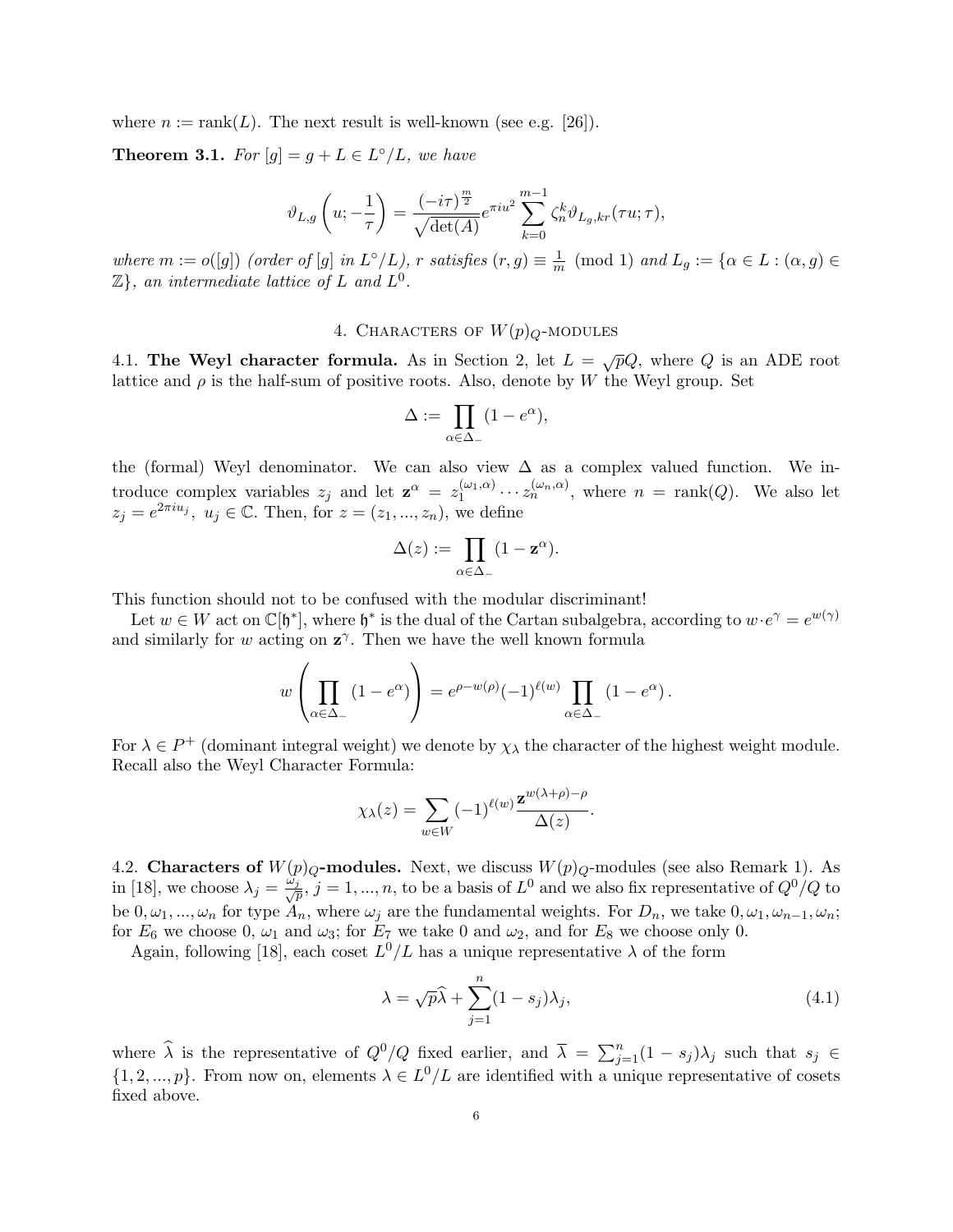**Example 1.** For  $Q = A_2$ , there are  $3p^2$  cosets of  $L^0/L$ . For each  $\widehat{\lambda} \in \{0, \omega_1, \omega_2\}$  there are  $p^2$ choices of  $\overline{\lambda}$ , namely:

$$
\overline{\lambda} = (1 - s_1) \frac{\omega_1}{\sqrt{p}} + (1 - s_2) \frac{\omega_2}{\sqrt{p}}, \quad s_1, s_2 \in \{1, ..., p\}.
$$

To each coset representative  $\lambda \in L^0/L$  as above, we now associate an irreducible  $W(p)_Q$ -module denoted by  $W(p, \lambda)_{Q}$ ; there are  $p^{n}|Q^{0}/Q|$  such modules in total. As mentioned in the introduction, we omit detailed discussion about modules here. Instead we only focus on their characters (also known as graded dimensions) and refer the reader to [18]. As it is customary in vertex algebra theory, the character of a module  $M$  is defined as

$$
ch[M](\tau) := \text{tr}_M q^{L(0) - \frac{c}{24}},
$$

where c is the central charge. But for  $W(p)_{Q}$ -modules, it is also convenient to have on disposal complex variables  $z_i$  (and  $u_i$ ). These extra variable should come from yet to be constructed action of the simple Lie algebra g on  $W(p)_Q$  (for  $s\ell_2$  this action was constructed in [5]). The resulting expression is called a full character. Then we have the following formulas for full characters of atypical irreducible  $W(p)_Q$ -modules proposed in [18]:

$$
\operatorname{ch}[W(p,\lambda)_{Q}](\tau,z) = \frac{1}{\eta(\tau)^{\operatorname{rank}(Q)}} \sum_{w \in W} \sum_{\alpha \in Q} (-1)^{\ell(w)} \frac{q^{\frac{1}{2}||\sqrt{p}\alpha + \lambda + (\sqrt{p} - \frac{1}{\sqrt{p}})\rho||^{2}} \mathbf{z}^{w(\alpha+\widehat{\lambda})}}{w(\Delta(z))}
$$

$$
= \frac{1}{\eta(\tau)^{\operatorname{rank}(Q)}} \sum_{\alpha \in Q} q^{\frac{1}{2}||\sqrt{p}(\alpha + \rho + \widehat{\lambda}) + \overline{\lambda} - \frac{1}{\sqrt{p}}\rho||^{2}} \left(\sum_{w \in W} (-1)^{\ell(w)} \frac{\mathbf{z}^{w(\alpha + \rho + \widehat{\lambda}) - \rho}}{\Delta(z)}\right). \tag{4.2}
$$

Observe that the expression in the parentheses of (4.2) does not necessarily equal the Weyl character unless  $\alpha + \widehat{\lambda} \in P^+$ ; rather it can be expressed as the Weyl character of different highest weight, up to a sign. As we shall see momentarily, this formula is very useful for determining modular properties of ch $[W(p,\lambda)_Q](\tau,z)$  after  $z \to 1$  (i.e.,  $u \to 0$ ).

Next, we rewrite (4.2) by adjusting the Weyl sum (cf. [18]). Observe that we get a non-zero contribution in the sum only if  $\alpha + \rho + \widehat{\lambda}$  is in the interior of a Weyl chamber. For such  $\alpha + \rho + \widehat{\lambda}$ , there is  $w \in W$  such that  $w(\alpha + \rho + \widehat{\lambda})$  is inside the fundamental Weyl chamber. Thus we can replace the summation over the root lattice as a summation over the  $Q \cap P^+$  and an extra summation over the Weyl group. We use this and (4.2) to get

$$
\operatorname{ch}[W(p,\lambda)_{Q}](\tau,z) = \frac{1}{\eta(\tau)^{\operatorname{rank}(Q)}} \sum_{w \in W} \sum_{\alpha \in Q} (-1)^{\ell(w)} \frac{q^{\frac{1}{2}||\sqrt{p}(\alpha+\rho+\hat{\lambda})+\bar{\lambda}-\frac{1}{\sqrt{p}}\rho||^{2}} \mathbf{z}^{w(\alpha+\rho+\hat{\lambda})-\rho}}{\Delta(z)}
$$
\n
$$
= \frac{1}{\eta(\tau)^{\operatorname{rank}(Q)}} \sum_{w \in W} \sum_{\alpha \in Q \cap P^{+}} \sum_{w' \in W} (-1)^{\ell(w)} \frac{q^{\frac{1}{2}||\sqrt{p}w'(\alpha+\rho+\hat{\lambda})+\bar{\lambda}-\frac{1}{\sqrt{p}}\rho||^{2}} \mathbf{z}^{ww'(\alpha+\rho+\hat{\lambda})-\rho}}{\Delta(z)}
$$
\n
$$
= \frac{1}{\eta(\tau)^{\operatorname{rank}(Q)}} \sum_{\alpha \in Q \cap P^{+}} \sum_{w' \in W} \sum_{t \in W} (-1)^{\ell(t)+\ell(w')} \frac{q^{\frac{1}{2}||\sqrt{p}w'(\alpha+\rho+\hat{\lambda})+\bar{\lambda}-\frac{1}{\sqrt{p}}\rho||^{2}} \mathbf{z}^{t(\alpha+\rho+\hat{\lambda})-\rho}}{\Delta(z)}
$$
\n
$$
= \frac{1}{\eta(\tau)^{\operatorname{rank}(Q)}} \sum_{\alpha \in Q \cap P^{+}} \sum_{w \in W} (-1)^{\ell(w)} q^{\frac{1}{2}||\sqrt{p}w(\alpha+\rho+\hat{\lambda})+\bar{\lambda}-\frac{1}{\sqrt{p}}\rho||^{2}} \chi_{\hat{\lambda}+\alpha}(z)
$$
\n
$$
= \sum_{\alpha \in Q \cap P^{+}} \chi_{\hat{\lambda}+\alpha}(z) \left( \sum_{w \in W} (-1)^{\ell(w)} \frac{q^{\frac{1}{2}||\sqrt{p}w(\alpha+\rho+\hat{\lambda})+\bar{\lambda}-\frac{1}{\sqrt{p}}\rho||^{2}}}{\eta(\tau)^{\operatorname{rank}(Q)}} \right).
$$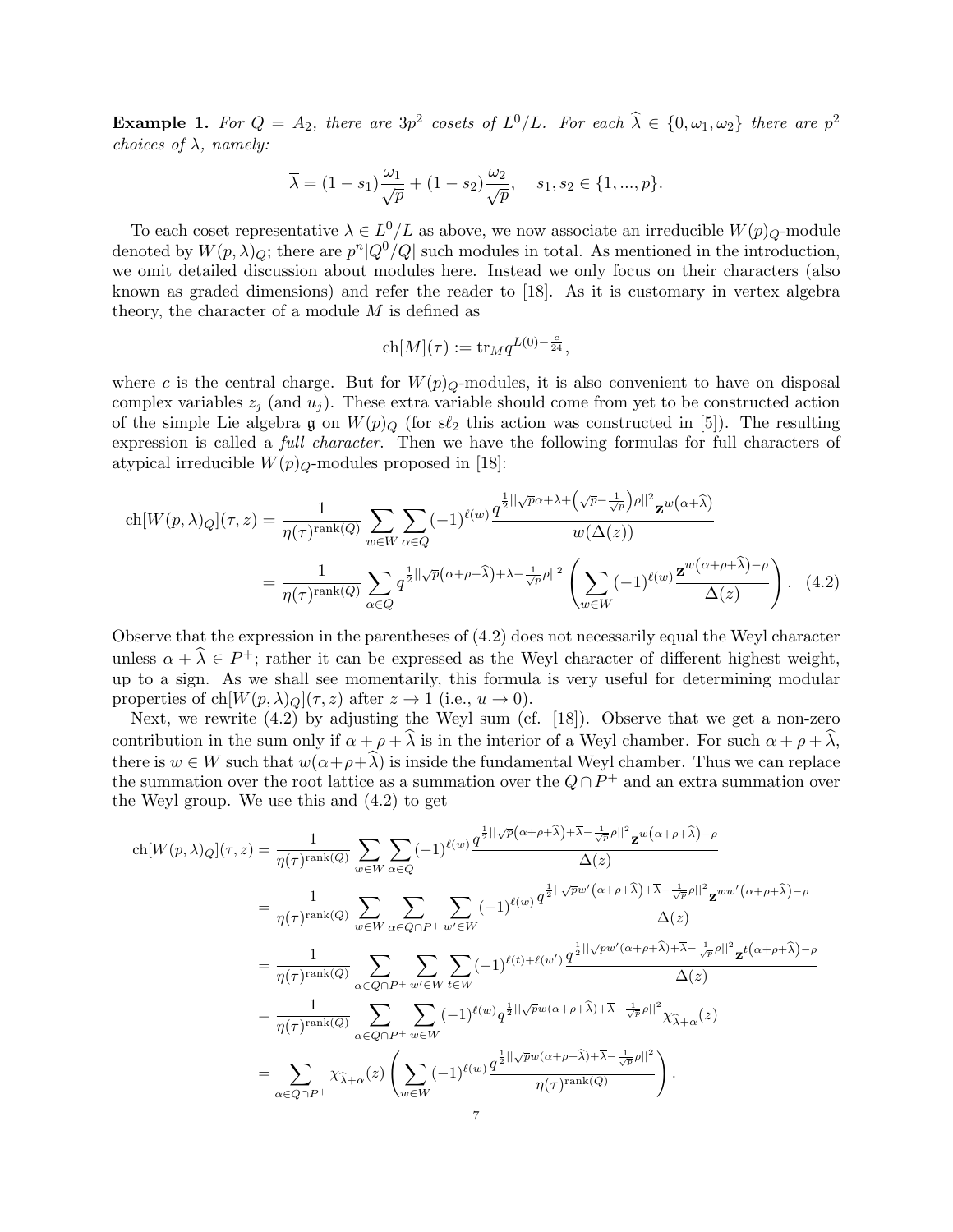The sum in the parenthesis is also the character of an affine W-algebra module [15, 18]. After we take the limit  $z \to 1$ , we get

$$
\operatorname{ch}[W(p,\lambda)_{Q}](\tau) = \sum_{\alpha \in Q \cap P^{+}} \dim \left( V\left(\widehat{\lambda} + \alpha\right) \right) \left( \sum_{w \in W} (-1)^{\ell(w)} \frac{q^{\frac{1}{2}||\sqrt{p}w(\alpha + \rho + \widehat{\lambda}) + \overline{\lambda} - \frac{1}{\sqrt{p}}\rho||^{2}}}{\eta(\tau)^{\operatorname{rank}(Q)}} \right), \quad (4.3)
$$

where  $V(\gamma)$  denote the finite-dimensional g-module of highest weight  $\gamma$ . The previous formula is perhaps useful for representation theoretic consideration while equation (4.2) is more suitable for studying modular properties. If  $\overline{\lambda} = 0$ , the sum over the Weyl group can be further simplified as

$$
\text{ch}[W(p,\lambda)_{Q}](\tau) = \frac{1}{\eta(\tau)^{\text{rank}(Q)}} \sum_{\alpha \in Q \cap P^{+}} \dim \left( V\left(\widehat{\lambda} + \alpha\right) \right) q^{\frac{1}{2p}||p(\alpha + \rho + \widehat{\lambda}) - \rho||^{2}} \prod_{\gamma \in \Delta_{+}} \left( 1 - q^{(\gamma, \alpha + \rho + \widehat{\lambda})} \right),
$$

after an application of the Weyl denominator formula.

**Remark 3.** Observe that, by Weyl's dimension formula, dim  $V(\gamma)$  depends polynomially on the labels  $m_i$  of the highest weight  $\gamma = m_1\omega_1 + \cdots + m_n\omega_n$ . The degree of this polynomial is  $|\Delta_+|$ .

Next, we are interested in modular transformation properties of  $W(p)_Q$ -characters. Let us first consider the  $A_1$  case. Here  $Q = \mathbb{Z}\alpha$  and  $P = \mathbb{Z}\omega$ . Two representatives of  $Q^0/Q$  are 0 and  $\omega$ . Then  $\widehat{\lambda}$  is either 0 or  $\omega$ , and the corresponding 2p representatives of  $L^0/L$  are given by

$$
\lambda = \frac{j}{\sqrt{p}}\omega,
$$

where  $j = -(p-1), ..., 0,$  and  $j = 1, ..., p$ , respectively. Clearly,  $P^+ \cap Q = \mathbb{N}\alpha = 2\mathbb{N}\omega$  and  $\dim(V(2n\omega)) = 2n + 1$ ,  $\dim(V((2n-1)\omega)) = 2n$ ,  $\rho = \omega$ , and  $W = {\pm 1}$ . There are two series of characters: For  $-(p-1) \leq j \leq 0$   $(\widehat{\lambda} = 0)$ , we have

$$
\operatorname{ch}\left[W\left(p,\frac{j\omega}{\sqrt{p}}\right)_{A_1}\right](\tau) = \frac{1}{\eta(\tau)}\sum_{n=0}^{\infty} (2n+1)\left(q^{p\left(n+\frac{p-j-1}{2p}\right)^2} - q^{p\left(n+\frac{p+j+1}{2p}\right)^2}\right),\tag{4.4}
$$

while for  $1 \leq j \leq p \ (\lambda = \omega)$ , we have

$$
\text{ch}\left[W\left(p,\frac{j\omega}{\sqrt{p}}\right)_{A_1}\right](\tau) = \frac{1}{\eta(\tau)}\sum_{n=0}^{\infty} 2n \left(q^{p\left(n+\frac{2p-j-1}{2p}\right)^2} - q^{p\left(n+\frac{2p+j+1}{2p}\right)^2}\right). \tag{4.5}
$$

These formulas are well known character formulas for the triplet vertex algebra modules [19] (see also [2] and references therein).

It is not hard to see that both families of characters can be written as linear combinations of  $\theta_{p,j}(\tau)$  $\frac{p_{p,j}(\tau)}{\eta(\tau)}$  and  $\frac{\theta'_{p,j}(\tau)}{\eta(\tau)}$  $\frac{p,j\vee\prime}{\eta(\tau)}$ , where

$$
\theta_{p,j}(\tau) := \sum_{n \in \mathbb{Z}} q^{\frac{1}{4p}(2pn+j)^2}
$$

are Jacobi theta functions and  $\theta'_{p,j}(\tau) := \sum_{n \in \mathbb{Z}} (2pn+j)q^{(2pn+j)^2/(4p)}$  denote their Jacobi derivatives; see [2, 19] for more details. Consequently, the modular closure of the characters given in (4.4) and (4.5) is finite-dimensional with a basis given by

$$
\frac{\theta_{p,\ell}(\tau)}{\eta(\tau)},\ 0\leq \ell\leq p,\ \frac{\theta_{p,j}'(\tau)}{\eta(\tau)},\ 1\leq j\leq p-1,\ \tau\frac{\theta_{p,k}'(\tau)}{\eta(\tau)},\ 1\leq k\leq p.
$$

Although we do not have a similar explicit description of the modular closure of  $W(p)_Q$ -characters, we are able to prove a modularity result for all root lattices  $Q$ , except possibly  $E_8$ . For this purpose, we use results from [33]. Let  $A \in \text{Pos}(n; \mathbb{Z})$  be even and  $P \in \mathbb{C}[v_1, ..., v_n]$  be a harmonic polynomial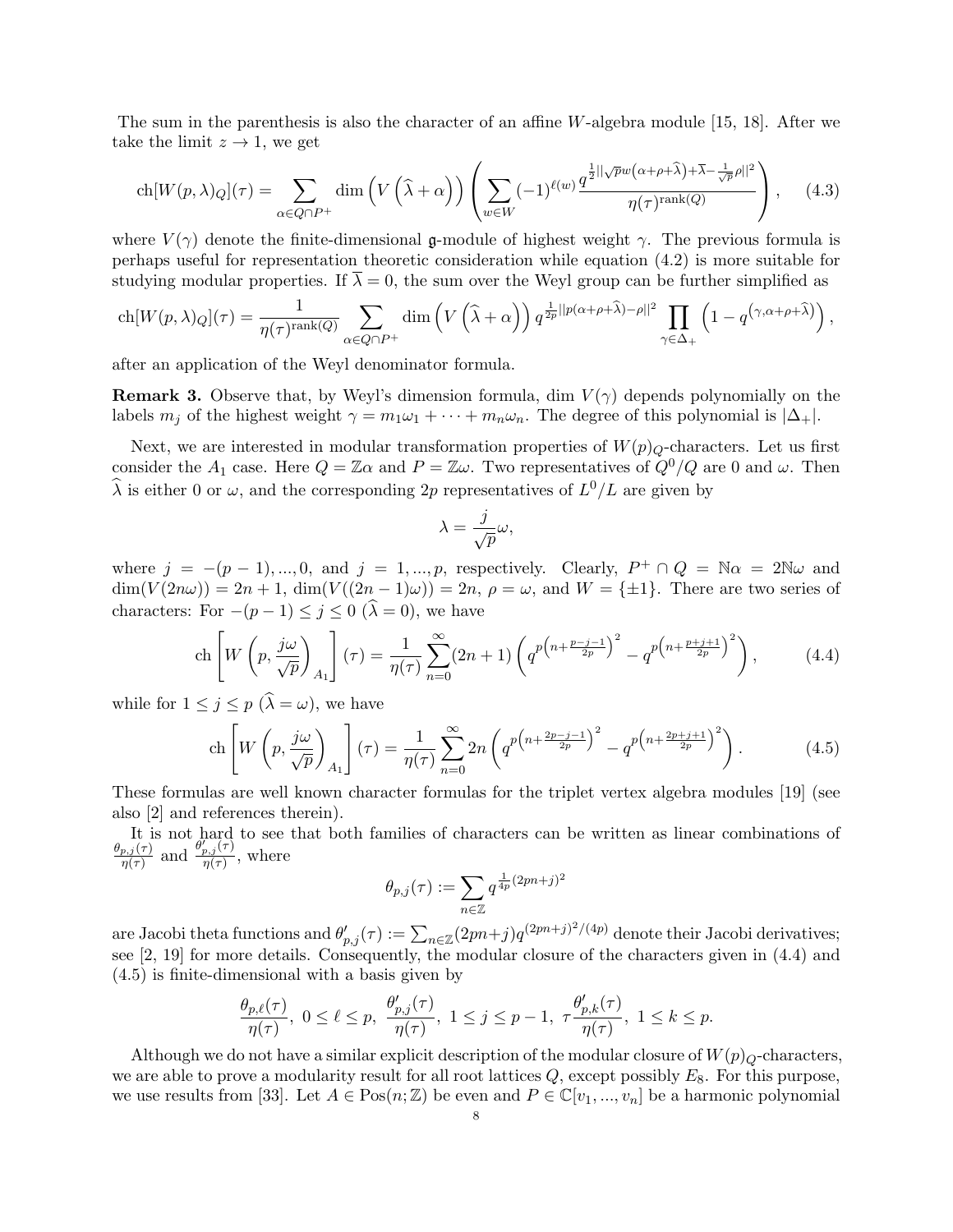with respect to  $A^{-1}$  (as defined in Appendix A, Definition 1) of homogenous degree d. We define a theta-like function associated to  $A, P$ , and  $\lambda \in A^{-1}\mathbb{Z}^n$  by

$$
\theta_{A,P,\lambda}(\tau) := \sum_{r \in \lambda + \mathbb{Z}^n} P(r) q^{\frac{1}{2}r^\top A r}.
$$

Then the transformations from [33, Section 2] can be summarized as

$$
\theta_{A,P,\lambda}(\tau+1) = e^{\pi i (\lambda^\top A \lambda)} \theta_{A,P,\lambda}(\tau),\tag{4.6}
$$

$$
\theta_{A,P,\lambda}\left(-\frac{1}{\tau}\right) = \frac{(-i)^d(-i\tau)^{\frac{n}{2}+d}}{\sqrt{\det(A)}} \sum_{\mu \in A^{-1}\mathbb{Z}^n/\mathbb{Z}^n} e^{2\pi i(\lambda^\top A\mu)} \theta_{A,P,\mu}(\tau). \tag{4.7}
$$

**Theorem 4.1.** Let Q be an ADE type root lattice, except possibly  $E_8$  (in which case we only have numerical evidence). Then each character  $\text{ch}[W(p, \lambda)_Q](\tau)$  is a sum of modular forms of non-negative integral weight. Moreover, the modular closure of  $\text{ch}[W(p,\lambda)_Q](\tau)$ ,  $\lambda \in L^0/L$ , is finite-dimensional.

**Proof:** We first note that  $\theta_{A,P,\mu}(\tau)$  transforms the same way as  $\theta_{A,1,\mu}(\tau)$ , except for the additional multiplicative factor  $(-i\tau)^d$  appearing in (4.7). But  $\theta_{A,1,\mu}(\tau)$  is an ordinary theta function which is known to be modular (of a certain level and multiplier), and therefore  $\theta_{A,P,\mu}(\tau)$  is also modular.

It suffices to show that each irreducible character can be expressed as a linear combination of  $\frac{\theta_{A,P,\mu}(\tau)}{\eta(\tau)^n}$ , where the matrix A is fixed and where P belongs to a finite set of homogeneous harmonic polynomials. Indeed, provided that this holds, by using relations  $(4.6)$  and  $(4.7)$  we easily infer that the closure of the given set of characters is contained inside the  $SL_2(\mathbb{Z})$ -invariant space spanned by  $\tau^{j}\frac{\theta_{A,P,\mu}(\tau)}{\eta(\tau)^{n}}$ , where  $0 \leq j \leq \deg(P)$ ,  $\mu \in A^{-1}\mathbb{Z}^{n}/\mathbb{Z}^{n}$ , and P vary through the same finite set. This vector space is clearly finite-dimensional. Now we analyze  $\text{ch}[W(p, \lambda)_Q](\tau)$ . By Lemma 6.1, combined with (4.2), we see that with  $A = pB \in Pos(n; \mathbb{Z})$ , where B is the Gram matrix of Q, the expression  $\eta(\tau)^n$ ch $[W(p,\lambda)_{Q}](\tau)$  can be written as a linear combination of  $\theta_{A,P,\mu}$ ,  $\mu \in A^{-1}\mathbb{Z}^n/\mathbb{Z}^n$ , and where P are certain polynomials. Next we show that all P that appears in these linear combinations are harmonic with respect to  $A^{-1}$ . For this, it is sufficient to prove that  $\prod_{\alpha \in \Delta_+} \langle x_1 \alpha_1 + \cdots + x_n \alpha_n + \widetilde{\mu}, \alpha \rangle \in \mathbb{C}[x_1, ..., x_n]$  is harmonic with respect to  $A^{-1}$  for any "shift"  $\tilde{\mu}$ . This is immediate from Lemma A.3, Theorem A.4, Theorem A.6 and Remark 10 (thus we have to exclude  $E_8$ ). It remains to show that  $\theta_{A,P,\mu}$ , where P is harmonic with respect to  $A^{-1}$ , can be written as a linear combination of  $\theta_{A,P,\mu}$ , where P is homogeneous. Clearly, every harmonic polynomial P can be written as a sum of homogeneous harmonic polynomials and this proves the previous claim and the theorem.

 $\Box$ 

For  $Q = A_1$ , it was shown in [3] that the relation  $(L(0) - L_{ss}(0))^2 = 0$  holds on any logarithmic  $W(p)_{A_1}$ -module, where  $L_{ss}(0)$  denotes the semisimple part of the Virasoro operator  $L(0)$ . Existence of a non-trivial  $L(0)$  Jordan block is closely tied to the fact that  $\theta'_{p,j}(\tau)/\eta(\tau)$ , modular form of weight one, appears in the modular closure of irreducible characters. Observe that the proof of Theorem 4.1 implies that all irreducible characters contain  $\theta_{A,P,\lambda}(\tau)/\eta(\tau)^n$  where  $\deg(P) := |\Delta_+|$ , where  $\Delta_+$ is the set of positive roots (cf. Remark 3). Based on this observation we make the following

**Conjecture 2.** We have  $(L(0) - L_{ss}(0))^{|\Delta_+|+1} = 0$  on any logarithmic  $W(p)_Q$ -module. In other words,  $L(0)$  admits Jordan blocks of size at most  $|\Delta_+|+1$ .

4.3. Example: modular transformations for the character of  $W(p)_{A_2}$ . Here we examine the  $Q = A_2$  case, that is  $\mathfrak{g} = s\ell(3)$ . Let  $\{\alpha_1, \alpha_2\}$  be simple roots of  $A_2$ . The entries of the Cartan matrix are given by:  $(\alpha_1, \alpha_1) = (\alpha_2, \alpha_2) = 2$  and  $(\alpha_1, \alpha_2) = (\alpha_2, \alpha_1) = -1$ . For simplicity, we only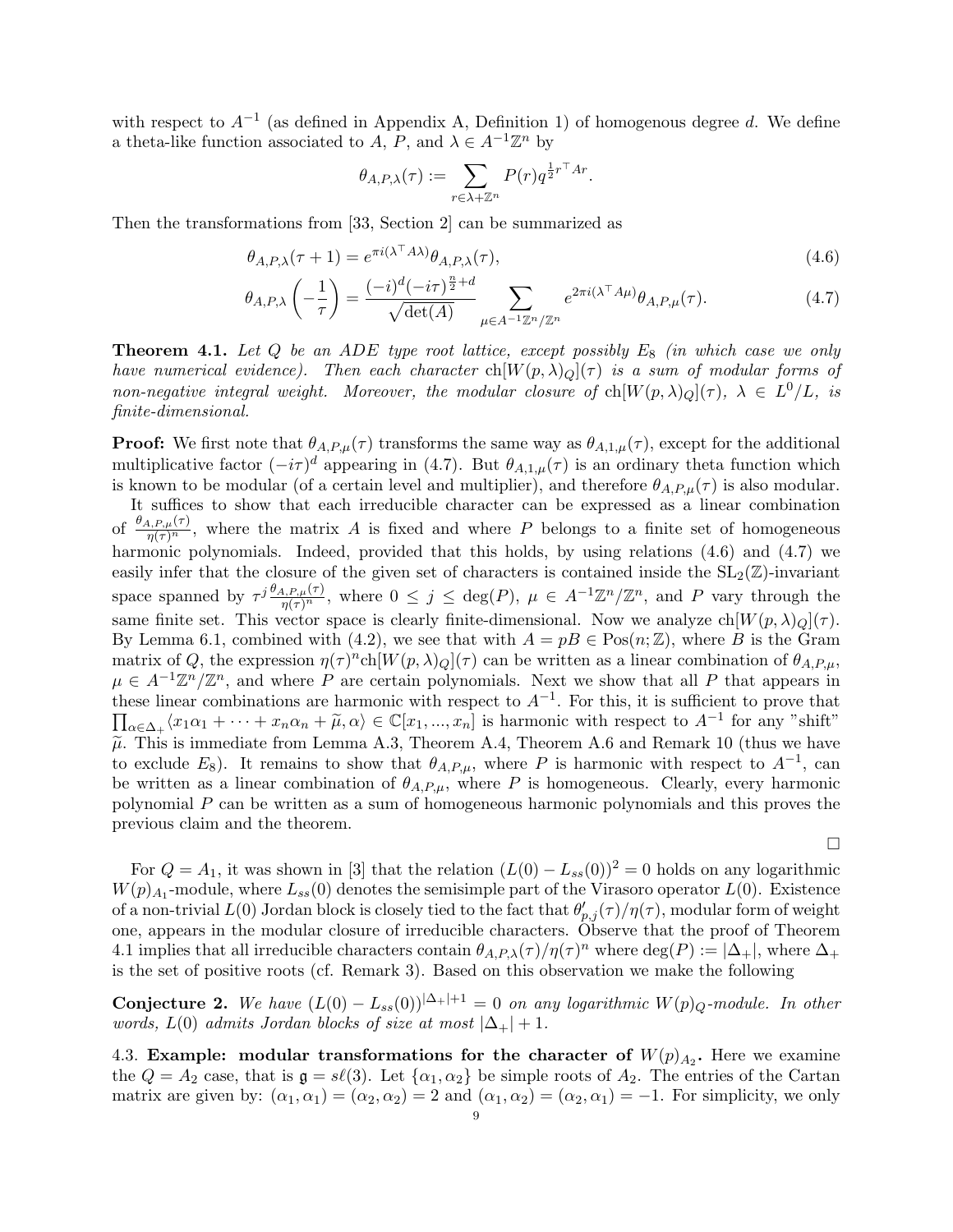consider the case  $\lambda = \widehat{\lambda} = 0$ . We have

$$
\dim(V(m_1\omega_1 + m_2\omega_2)) = \frac{(m_1+1)(m_2+1)(m_1+m_2+2)}{2},
$$

and by the Weyl character formula

$$
\dim(V(m_1\omega_1 + m_2\omega_2)_0) = \min\{m_1, m_2\} + 1.
$$

For  $\alpha = m_1 \alpha_1 + m_2 \alpha_2$  , with  $m_1, m_2 \in \mathbb{Z},$  we have

$$
\lim_{z \to 1} \left( \sum_{w \in S_3} (-1)^{\ell(w)} \frac{\mathbf{z}^{w(\alpha+\rho)-\rho}}{\Delta(z)} \right) = \frac{(2m_1-m_2+1)(2m_2-m_1+1)(m_1+m_2+2)}{2}.
$$

We now present two formulas for  $\text{ch}[W(p)_{A_2}](\tau)$ . Formula (4.2), after  $z \to 1$ , yields, after shifting  $m_j \mapsto m_j - 1$ 

$$
\text{ch}[W(p)_{A_2}](\tau) = \sum_{(m_1,m_2)\in\mathbb{Z}^2} (2m_1-m_2) (2m_2-m_1) (m_1+m_2) \frac{q^{p\left(\left(m_1-\frac{1}{p}\right)^2+\left(m_2-\frac{1}{p}\right)^2-\left(m_1-\frac{1}{p}\right)\left(m_2-\frac{1}{p}\right)\right)}}{2\eta(\tau)^2}.
$$

Similarly, relation (4.3), easily gives another expression for  $\text{ch}[W(p)_{A_2}]$ :

$$
\sum_{\substack{m_1,m_2=0 \ m_1 \equiv m_2 \pmod{3}}}^{\infty} m_1 m_2 (m_1 + m_2) \frac{q^{t_p \left(m_1 - \frac{1}{p}, m_2 - \frac{1}{p}\right)} (1 - q^{m_1}) (1 - q^{m_2}) (1 - q^{m_1 + m_2})}{2 \eta(\tau)^2}, \quad \text{where}
$$

$$
t_p(m_1, m_2) := \frac{p}{3} \left( m_1^2 + m_2^2 + m_1 m_2 \right). \tag{4.8}
$$

Because we are interested modular properties of  $\text{ch}[W(p)_{A_2}](\tau)$  we shall focus on the first formula. If we let

$$
P(m_1, m_2) := (2m_1 - m_2)(2m_2 - m_1)(m_1 + m_2),
$$

then

ch 
$$
[W(p)_{A_2}](\tau) := 2\eta(\tau) \text{ch}[W(p)_{A_2}](\tau) = \Theta_{B_p, P_p, \lambda_p}(\tau)
$$
 with  
\n
$$
B_p := p \begin{pmatrix} 2 & -1 \\ -1 & 2 \end{pmatrix}, \qquad P_p(m_1, m_2) := P \left( m_1 + \frac{1}{p}, m_2 + \frac{1}{p} \right), \qquad \lambda_p := -\frac{1}{p} (1, 1)^\top.
$$

Then we have

$$
2\eta(\tau)^{2} \sum_{(m_{1},m_{2})\in\mathbb{Z}^{2}} (2m_{1}-m_{2}) (2m_{2}-m_{1}) (m_{1}+m_{2}) q^{p} ((m_{1}-\frac{1}{p})^{2}+(m_{2}-\frac{1}{p})^{2}-(m_{1}-\frac{1}{p})(m_{2}-\frac{1}{p}))
$$
  
\n
$$
=2\eta(\tau)^{2} \sum_{(n_{1},n_{2})\in(-\frac{1}{p},-\frac{1}{p})+ \mathbb{Z}^{2}} \left(2n_{1}-n_{2}+\frac{1}{p}\right) \left(2n_{2}-n_{1}+\frac{1}{p}\right) \left(n_{1}+n_{2}+\frac{2}{p}\right) q^{p(n_{1}^{2}+n_{2}^{2}-n_{1}n_{2})}
$$
  
\n
$$
=2\eta(\tau) \left(\sum_{n=(n_{1},n_{2})\in(-\frac{1}{p},-\frac{1}{p})+ \mathbb{Z}^{2}} (2n_{1}-n_{2}) (2n_{2}-n_{1}) (n_{1}+n_{2}) q^{\frac{1}{2}n^{T}B_{p}n} + \frac{2}{p^{3}} \sum_{n\in(-\frac{1}{p},-\frac{1}{p})+ \mathbb{Z}^{2}} q^{\frac{1}{2}n^{T}B_{p}n}
$$
  
\n
$$
-\frac{3}{p} \sum_{n\in(-\frac{1}{p},-\frac{1}{p})+ \mathbb{Z}^{2}} (n_{1}^{2}-4n_{1}n_{2}+n_{2}^{2}) q^{\frac{1}{2}n^{T}B_{p}n} + \frac{3}{p^{2}} \sum_{n\in(-\frac{1}{p},-\frac{1}{p})+ \mathbb{Z}^{2}} (n_{1}+n_{2}) q^{\frac{1}{2}n^{T}B_{p}n} \right).
$$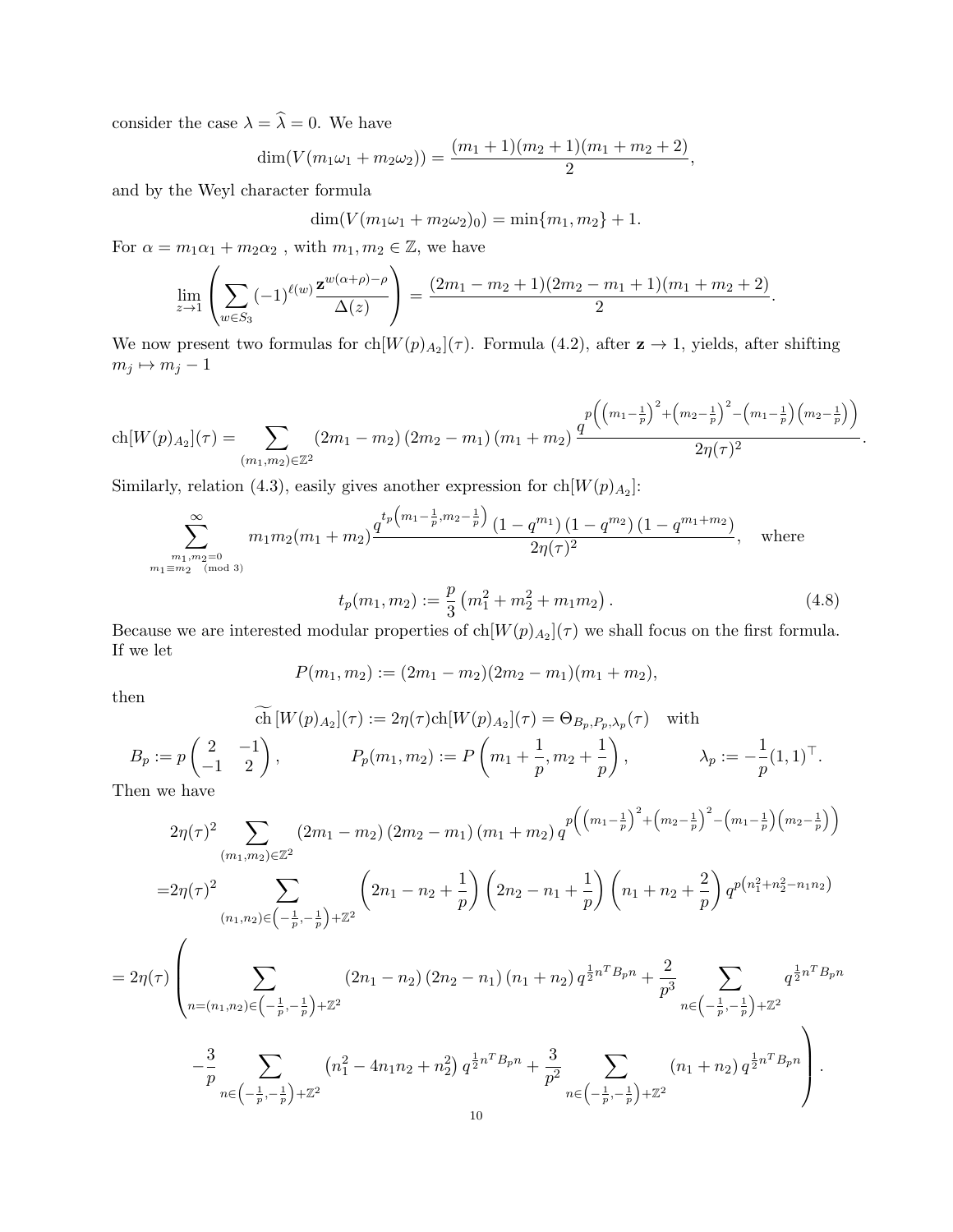Now each polynomial above is homogeneous and harmonic with respect to  $B_p^{-1}$  (use Example 3 and Remark 8) so our character is a linear combination of  $\theta_{P,B_p,\lambda}$  and thus formula (4.7) can be applied.

**Remark 4.** Alternatively, one can use (3) to obtain modular transformation formulas of  $W(p)_{A_2}$ characters.

# 5. CHARACTERS OF  $W^0(p)_Q$ -MODULES

5.1. Characters as constant terms. Next we discuss irreducible  $W^0(p)_{Q}$ -modules. In parallel to [10, 11], we are primarily interested in atypical irreducibles. Typical irreducibles are isomorphic to Fock spaces so their structure and character formulas are well-known (see Section 8). Because the vertex operator algebra  $W^0(p)_Q$  is a subalgebra of the Fock space, it automatically admits infinitely many irreducible modules. In particular, infinitely many modules are obtained by restriction from  $W(p)_{Q}$ -modules - those are realized inside the lattice vertex algebra module. This way we obtain  $W^0(p)_{Q}$ -modules parametrized by  $\beta \in L^0$  which we denote by  $W^0(p,\beta)_{Q}$ . Again, motivated by the singlet case, we assume that all such  $W^0(p)_Q$ -modules are irreducible (i.e., we conjecture that  $W(p, \lambda)$ <sub>Q</sub> is completely reducible as  $W^0(p)$ <sub>Q</sub>-module) and that all atypical modules arise this way (cf. Remark 1). With these assumptions, we can easily compute characters of all atypical by using the full character  $ch[W(p,\lambda)_Q](\tau,z)$  as follows. Let  $\beta \in L^0$  and  $\beta \mapsto \lambda$  under the natural map  $L^0 \to L^0/L$ , where  $\lambda$  is one of the representatives fixed earlier. Observe that **z**-powers in ch $[W(p,\lambda)_Q](\tau,z)$  are contained in the set  $\hat{\lambda} + Q \subset P$ . Moreover, because  $\beta = \lambda + \sqrt{p}\gamma$ , where  $\gamma \in Q$ , we extract the coefficient of  $\mathbf{z}^{\beta'}$ ,  $\beta' = \hat{\lambda} + \gamma$ , expressed as a constant term:

$$
\operatorname{ch}[W^{0}(p,\beta)_{Q}](\tau) = \operatorname{CT}_{\mathbf{z}}\left\{\mathbf{z}^{-\beta'}\operatorname{ch}[W(p,\lambda)_{Q}](\tau,z)\right\}.
$$
\n(5.1)

The most prominent case here is  $\beta = 0$ , where  $\lambda = \hat{\lambda} = 0$ , which gives the character of the vertex algebra  $W^0(p)_Q$  (also discussed in the introduction)

$$
\operatorname{ch}[W^0(p)_Q](\tau) = \operatorname{CT}_{\mathbf{z}}\{\operatorname{ch}[W(p)_Q](\tau,z)\} = \sum_{\alpha \in Q \cap P^+} \dim(V(\alpha)_0) \left( \sum_{w \in W} (-1)^{\ell(w)} \frac{q^{\frac{1}{2}||\sqrt{p}w(\alpha+\rho)-\frac{1}{\sqrt{p}}\rho||^2}}{\eta(\tau)^{\operatorname{rank}(Q)}} \right),
$$

where  $V(\alpha)_0$  denotes the zero weight subspace of  $V(\alpha)$ . Unfortunately, not much is known about the dimension of  $V(\alpha)_0$  for general g and  $\alpha$  (let alone any explicit formulas!).

**Example 2.**  $(Q = A_1)$ . We illustrate how this setup recovers characters studied in our earlier work [10]. Following the previous notation adopted for  $A_1$ , for  $-(p-1) \le j \le 0$ ,  $\hat{\lambda} = 0$ ,  $k \in \mathbb{Z}$ , we get

$$
\operatorname{ch}\left[W^0\left(p,\frac{j\omega}{\sqrt{p}}+k\sqrt{p}\alpha\right)_{A_1}\right](\tau) = \frac{1}{\eta(\tau)}\sum_{n\geq k}^{\infty} \left(q^{p\left(n+\frac{p-j-1}{2p}\right)^2} - q^{p\left(n+\frac{p+j+1}{2p}\right)^2}\right),
$$

while for  $1 \leq j \leq p$ ,  $\lambda = \omega$ ,  $k \in \mathbb{Z}$ , we obtain

$$
\operatorname{ch}\left[W^0\left(p,\frac{j\omega}{\sqrt{p}}+k\sqrt{p}\alpha\right)_{A_1}\right](\tau) = \frac{1}{\eta(\tau)}\sum_{n\geq k}^{\infty}\left(q^{p\left(n+\frac{2p-j-1}{2p}\right)^2}-q^{p\left(n+\frac{2p+j+1}{2p}\right)^2}\right).
$$

In particular, we have

$$
ch[W^{0}(p)_{A_1}](\tau) = \frac{1}{\eta(\tau)} \sum_{n=0}^{\infty} \left( q^{p\left(n + \frac{p-1}{2p}\right)^{2}} - q^{p\left(n + \frac{p+1}{2p}\right)^{2}} \right).
$$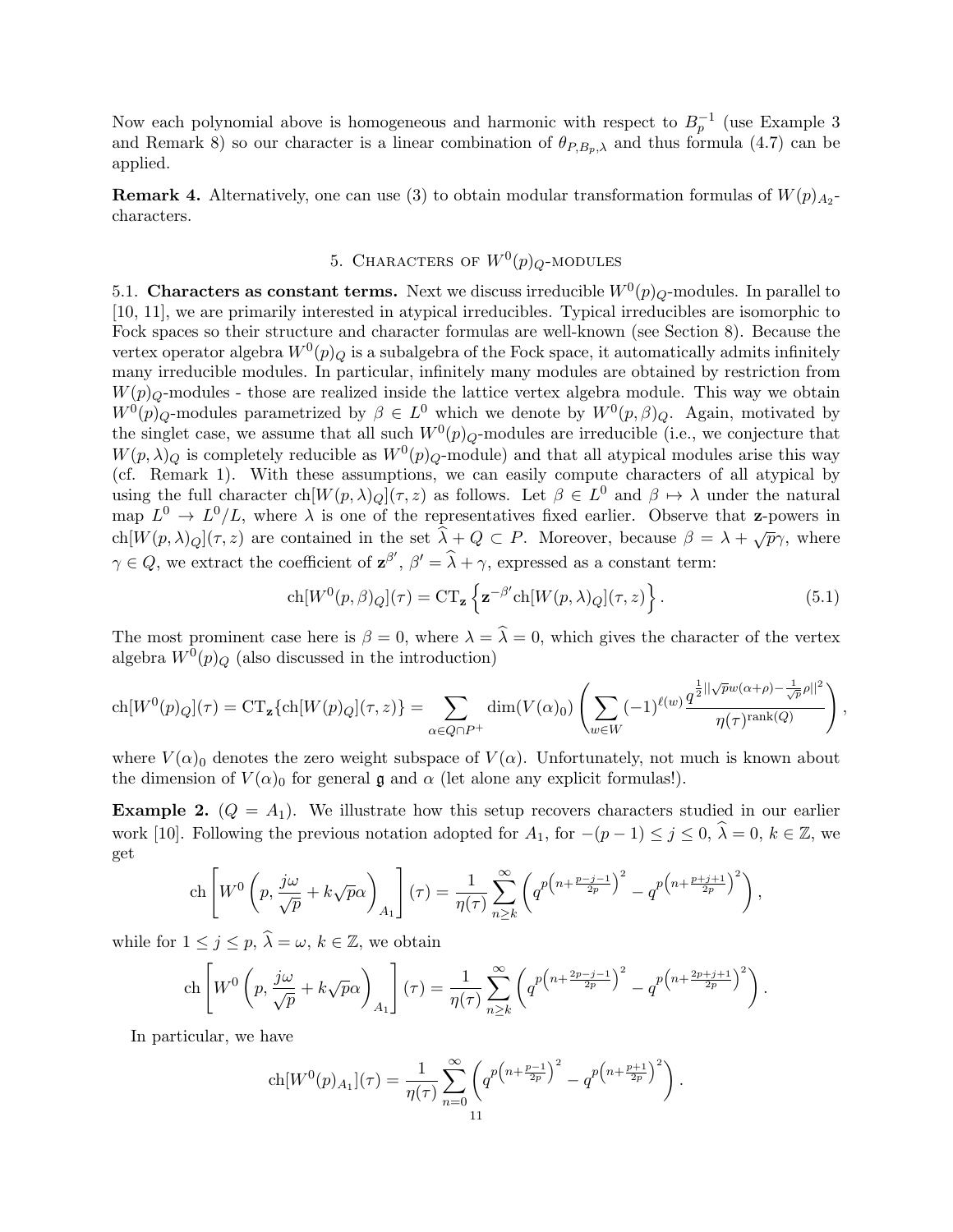**Remark 5.** Observe that the numerator of  $ch[W^0(p)_{A_1}](\tau)$ , studied extensively in [10, 11], is closely related to Roger's false theta function. Therefore it seems interesting to consider

$$
F_{Q,p}(\tau) := \eta(\tau)^{\text{rank}(Q)} \text{ch}[W^0(p)_Q](\tau).
$$

From the Lie theoretic point of view, this can be regarded as a "higher rank" generalization of the classical false theta function. It would be especially interesting to understand these objects from number theoretic perspective.

5.2. Explicit example: the character of  $W^0(p)_{A_2}$ . Now we consider the character of  $W^0(p)_{A_2}$ . Observe from the definition

$$
\eta(\tau)^{2} \text{ch}[W(p)_{A_{2}}](\tau,z) = \sum_{m,n \in \mathbb{Z}} \frac{q^{p(m+1)^{2}+p(n+1)^{2}-p(m+1)(n+1)-m-n-2+\frac{1}{p}}}{(1-z_{1}^{-1}) (1-z_{2}^{-1}) (1-z_{1}^{-1}z_{2}^{-1})}
$$

$$
\times (z_{1}^{m}z_{2}^{n}-z_{1}^{-m+n-1}z_{2}^{n}-z_{1}^{m}z_{2}^{-n+m-1}+z_{1}^{-n-2}z_{2}^{-n+m-1}+z_{1}^{-m+n-1}z_{2}^{-m-2}-z_{1}^{-n-2}z_{2}^{-m-2})
$$

$$
= \sum_{m,n \in \mathbb{Z}} \frac{q^{p} \left(\left(m-\frac{1}{p}\right)^{2}+\left(n-\frac{1}{p}\right)^{2}-\left(m-\frac{1}{p}\right)\left(n-\frac{1}{p}\right)\right)}{\left(1-z_{1}^{-1}\right) \left(1-z_{2}^{-1}\right) \left(1-z_{1}^{-1}z_{2}^{-1}\right)}
$$

$$
\times (z_{1}^{m-1}z_{2}^{n-1}-z_{1}^{-m+n-1}z_{2}^{n-1}-z_{1}^{m-1}z_{2}^{-n+m-1}+z_{1}^{-n-1}z_{2}^{-n+m-1}+z_{1}^{-m+n-1}z_{2}^{-m-1}-z_{1}^{-n-1}z_{2}^{-m-1})\,.
$$

To obtain a formula for  $\text{ch}[W^0(p)_{A_2}]$ , we have to extract the constant term. After a straightforward computation, we get

Proposition 5.1. We have

$$
\operatorname{ch}[W^{0}(p)_{A_2}](\tau) = \frac{1}{\eta(\tau)^2} \sum_{\substack{m_1, m_2 = 1 \ m_1 \equiv m_2 \pmod{3}}}^{\infty} \min(m_1, m_2) q^{t_p(m_1 - \frac{1}{p}, m_2 - \frac{1}{p})} (1 - q^{m_1})(1 - q^{m_2})(1 - q^{m_1 + m_2}),
$$

where  $t_p(m_1, m_2)$  is defined in  $(4.8)$ .

## 6. ASYMPTOTIC EXPANSIONS

In this part, we derive asymptotic expansions of characters  $\text{ch}[W^0(p,\beta)](\tau)$ .

**Lemma 6.1.** Let  $\lambda \in P^+$ . Then

$$
\lim_{z \to 1} \left( \sum_{w \in W} (-1)^{\ell(w)} \frac{\mathbf{z}^{w\left(\frac{\lambda+\rho}{p}\right)-\rho}}{\Delta(z)} \right) = \frac{1}{p^{|\Delta_+|}} \prod_{\alpha \in \Delta^+} \frac{\langle \lambda + \rho, \alpha \rangle}{\langle \rho, \alpha \rangle} = \frac{1}{p^{|\Delta_+|}} \dim(V(\lambda)).
$$

**Proof:** Since the proof is analogous to the proof of Weyl's dimension formula, we omit it here.  $\Box$ **Theorem 6.2.** Let  $\beta \in L^0$ , whose coset representative in  $L^0/L$  is  $\lambda$ . Then, as  $t \to 0^+$ , we have

$$
\eta(it)^{\dim(Q)} \text{ch}[W^0(p,\beta)_{Q}](it) \sim \frac{\dim(V(-\sqrt{p\lambda}))}{p^{|\Delta_+|}} + O(\sqrt{t}),
$$

where  $\overline{\lambda} = \sum_{j=1}^n (1 - s_j) \frac{\omega_j}{\sqrt{p}}$  $\frac{p}{p}$  as in Section 4.2. In particular,

$$
\eta(it)^{\text{rank}(Q)} \text{ch}[W^0(p)_{Q}](it) \sim \frac{1}{p^{|\Delta_+|}} + O\left(\sqrt{t}\right), \quad where
$$

$$
|\Delta_+| := \begin{cases} \frac{n(n+1)}{2} & \text{if } Q = A_n, \\ n(n-1) & \text{if } Q = D_n, \\ 36 & \text{if } Q = E_6, \\ 63 & \text{if } Q = E_7, \\ 120 & \text{if } Q = E_8. \end{cases}
$$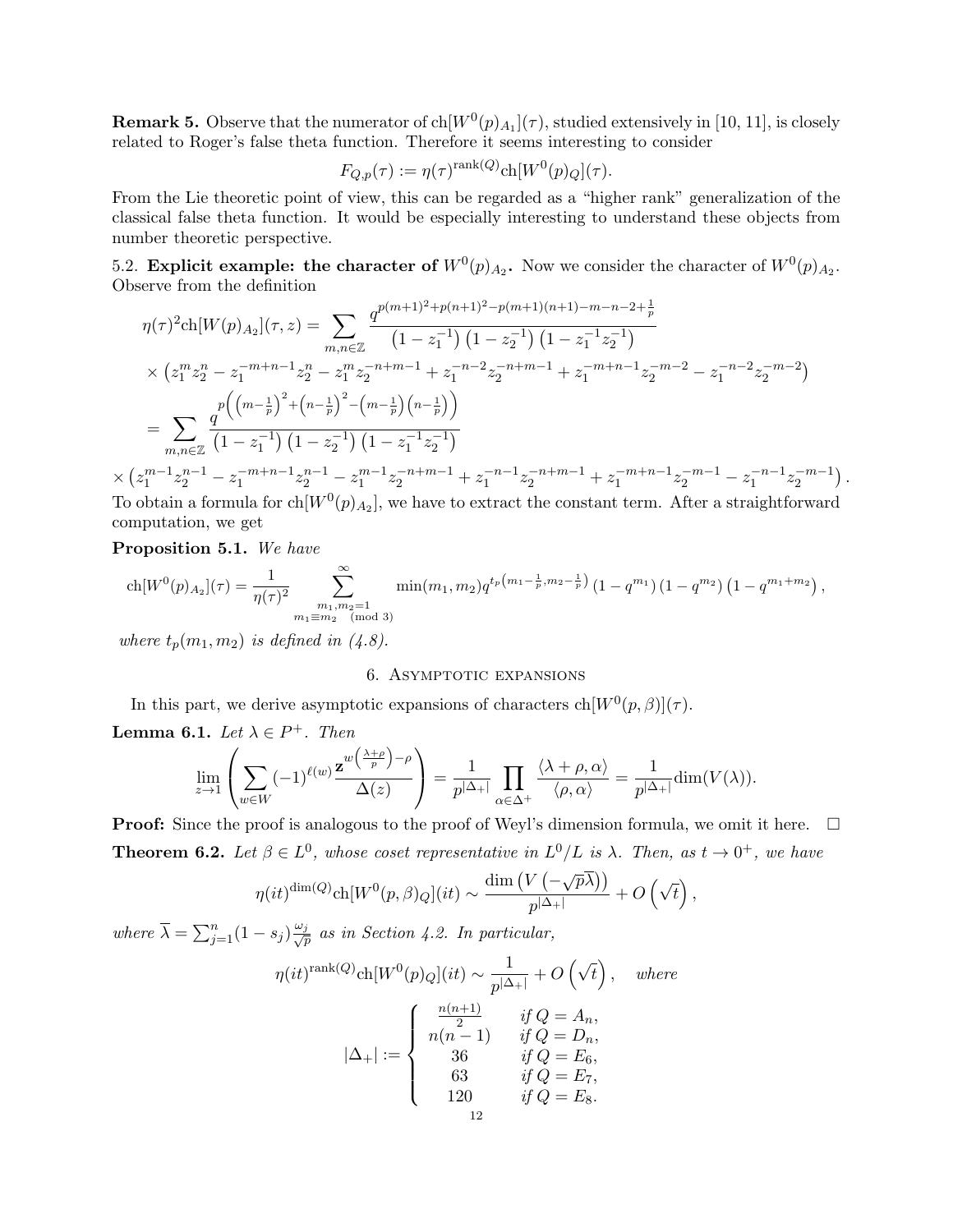**Proof:** First we choose  $\lambda$  to be a representative in  $L^0/L$ , as fixed above. Next we rewrite

$$
\eta(\tau)^{\dim(Q)} \text{ch}[W(p,\lambda)_{Q}](\tau,z) = \sum_{\beta \in Q} \sum_{w \in W} (-1)^{\ell(w)} q^{\frac{1}{2} ||\sqrt{p}\beta + w(\lambda + \alpha_{0}\rho)||^{2}} z^{\beta + w(\hat{\lambda} + \rho) - \rho}
$$
\n
$$
= \sum_{\beta \in Q} \sum_{w \in W} (-1)^{\ell(w)} q^{\frac{p}{2} ||\beta||^{2} + \frac{1}{2} ||\lambda + \rho\alpha_{0}||^{2} + \sqrt{p}(\beta, \omega(\lambda + \rho\alpha_{0}))} z^{\beta + w(\hat{\lambda} + \rho) - \rho}
$$
\n
$$
= \sum_{w \in W} (-1)^{\ell(w)} q^{\frac{1}{2} ||\lambda + \rho\alpha_{0}||^{2}} \sum_{\beta \in Q} e^{\pi i \tau p ||\beta||^{2} + 2\pi i (\beta, \sqrt{p}\tau w(\lambda + \rho\alpha_{0}) + \mathbf{u})} z^{w(\hat{\lambda} + \rho) - \rho}
$$
\n
$$
= q^{\frac{1}{2} ||\lambda + \rho\alpha_{0}||^{2}} \sum_{w \in W} (-1)^{\ell(w)} \Theta_{0, \sqrt{p}\tau w(\lambda + \rho\alpha_{0}) + \mathbf{u}}(p\tau; A_{Q}) z^{w(\hat{\lambda} + \rho) - \rho}
$$
\n
$$
= q^{\frac{1}{2} ||\lambda + \rho\alpha_{0}||^{2}} \sum_{w \in W} (-1)^{\ell(w)} \frac{1}{\sqrt{\det(A_{Q})(-p i \tau)^{\frac{n}{2}}}} \Theta_{-\sqrt{p}\tau w(\lambda + \rho\alpha_{0}) - \mathbf{u}, 0} \left( -\frac{1}{p\tau}; A_{Q^{0}} \right) z^{w(\hat{\lambda} + \rho) - \rho}, \quad (6.1)
$$

where  $\mathbf{u} = (u_1, ..., u_n), \ \alpha_0 = \sqrt{p} - \frac{1}{\sqrt{p}}$  $\overline{p}$ , and  $A_Q$  denotes the determinant of the Gram matrix of Q. In the last formula we have to exercise caution. As all vectors involved are in  $\mathbb{C}^n$ , the vector  $w(\lambda + \rho \alpha_0)$  has to be written appropriately depending on whether the summation is over Q or  $Q^0$ . For this purpose we use  $|| \cdot ||_0$  if the summation is over  $Q^0$ . Recall  $(5.1)$ , where we define  $ch[W^0(p,\lambda)_Q](\tau)$  as the constant term of the full characters  $ch[W(p,\lambda)_Q](\tau,z)z^{-\lambda}$ . This expression involves integral powers of z, so we can write

$$
\eta(\tau)^{\dim(Q)} \text{ch}[W^0(p,\lambda)_{Q}](\tau) = \eta(\tau)^{\dim(Q)} \int_{\left[-\frac{1}{2},\frac{1}{2}\right]^{n}} \text{ch}[W(p,\lambda)_{Q}](\tau,z) z^{-\lambda} \mathbf{du}.
$$

In each sum  $\Theta_{-\sqrt{p} \tau w(\lambda + \rho \alpha_0) - \mathbf{u}, 0}(-\frac{1}{p \tau \sigma_0})$  $\frac{1}{p\tau}; Q^0$ , the zeroth term dominates so we have

 $q^{\dagger}$ 

$$
-\frac{1}{2}||\lambda+\rho\alpha_{0}||^{2}\eta(\tau)^{\dim(Q)}\mathrm{ch}[W^{0}(p,\lambda)_{Q}](\tau)
$$
  

$$
\sim \sum_{w\in W}e^{-\pi i\tau||\lambda+\rho\alpha_{0}||_{0}^{2}}\int_{\left[-\frac{1}{2},\frac{1}{2}\right]^{n}}e^{-\frac{\pi i}{p\tau}||\sqrt{p}\tau w(\lambda+\rho\alpha_{0})+\mathbf{u}||_{0}^{2}}\frac{z^{w(\hat{\lambda}+\rho)-\rho-\lambda}}{\Delta(z)}d\mathbf{u}
$$
  

$$
=\sum_{w\in W}e^{-\pi i\tau||\lambda+\rho\alpha_{0}||_{0}^{2}}\int_{\left[-\frac{1}{2},\frac{1}{2}\right]^{n}}e^{-\frac{\pi i}{p\tau}(2\sqrt{p}\tau(w(\lambda+Q\rho),\mathbf{u})+||\mathbf{u}||_{0}^{2})}\frac{z^{w(\hat{\lambda}+\rho)-\rho-\lambda}}{\Delta(z)}d\mathbf{u}.
$$
 (6.2)

We next turn the integral in  $(6.2)$  into an integral over  $\mathbb{R}^n$  and show that this only introduces an exponentially small error. More generally, we prove that for  $\alpha_j \in \mathbb{R}$   $(j \in \mathbb{N}, j \leq n)$  and  $M \in \mathrm{Pos}(n;\mathbb{R})$ 

$$
\int_{(1,\infty)^j \times [-\frac{1}{2},\frac{1}{2}]^{n-j}} e^{2\pi i \sum_{j=1}^n \alpha_j u_j - \frac{1}{\tau} M[\mathbf{u}]} d\mathbf{u}
$$
(6.3)

is exponentially small. For this, we use the well-known fact that there exist  $\alpha, \beta \in \mathbb{R}^+$  such that  $\alpha I_n < M < \beta I_n$ , where  $A > B$  for  $A, B \in \text{Pos}(n;\mathbb{R})$  means there  $A - B \in \text{Pos}(n;\mathbb{R})$ . Thus (6.3) may be bounded against

$$
\ll \int_{(1,\infty)^j \times [-\frac{1}{2},\frac{1}{2}]^{n-j}} e^{-\frac{\alpha}{\text{Im}(\tau)} \sum_{j=1}^n u_j^2} \mathbf{du}.
$$

The claim follows since for  $a \in \mathbb{R}^+$ ,  $\int_{\mathbb{R}}^{\infty} e^{-\frac{a}{\text{Im}(\tau)}u^2} du$  is exponentially small.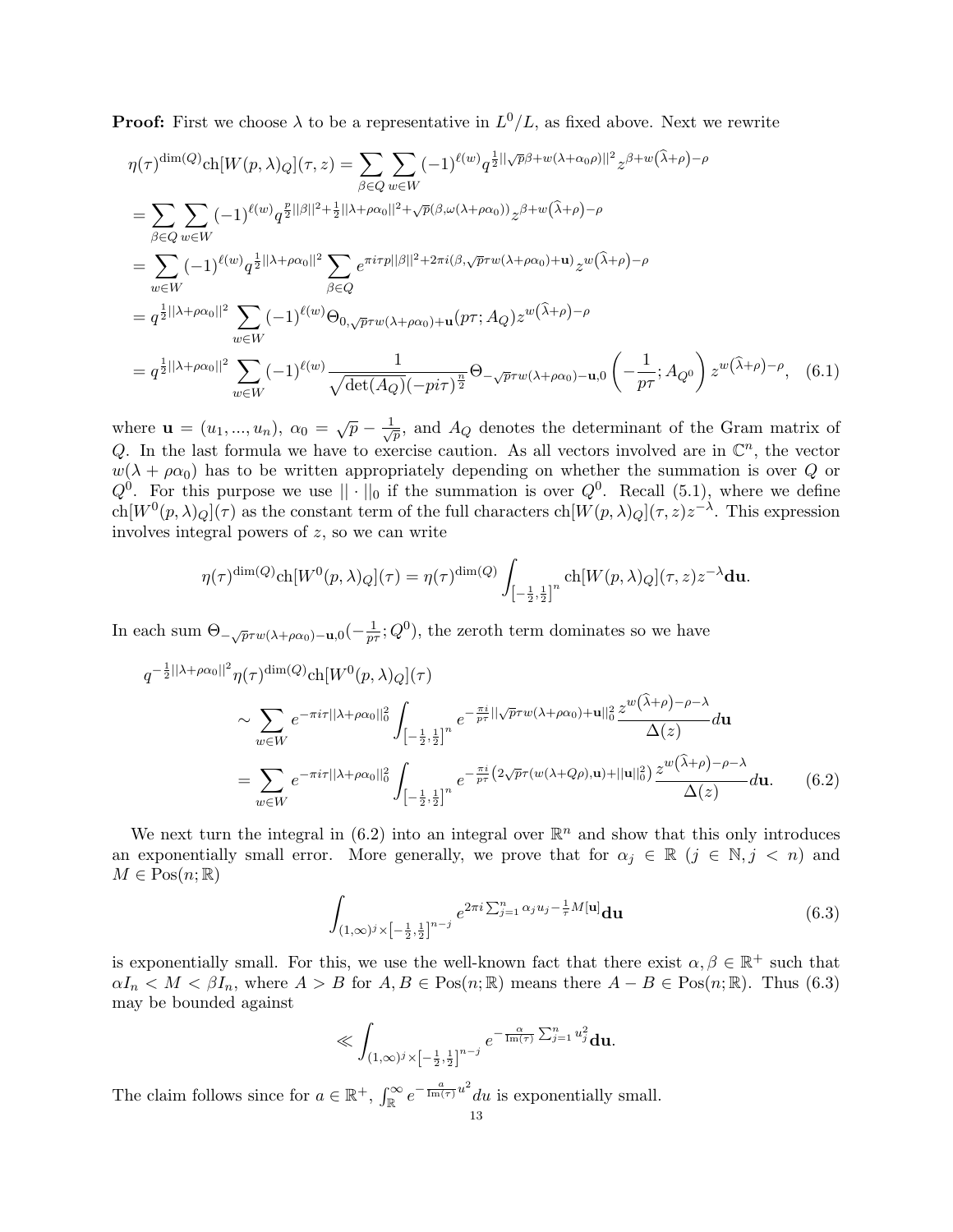Returning to (6.2), we can now write

$$
q^{-\frac{1}{2}||\lambda+\rho\alpha_0||^2}\eta(\tau)^{\dim(Q)}\text{ch}[W^0(p,\lambda)_{Q}](\tau) \sim \int_{\mathbb{R}^n} e^{-\frac{2\pi i}{\sqrt{p}}(w(\lambda+\alpha_0\rho),\mathbf{u})-\frac{\pi i||\mathbf{u}||_0^2}{p\tau}}\frac{z^{w(\widehat{\lambda}+\rho)-\rho-\lambda}}{\Delta(z)}\mathbf{du}
$$
  
= 
$$
\int_{\mathbb{R}^n} z^{-\frac{\pi i||\mathbf{u}||_0^2}{p\tau}-\frac{w(\lambda+\alpha_0\rho)}{\sqrt{p}}+w(\widehat{\lambda}+\rho)-\rho-\lambda}\frac{1}{\Delta(z)}\mathbf{du} = \int_{\mathbb{R}^n} z^{-\frac{\pi i||\mathbf{u}||_0^2}{p\tau}+w\left(-\frac{\overline{\lambda}}{\sqrt{p}}+\frac{\rho}{p}\right)-\rho-\lambda}\frac{1}{\Delta(z)}\mathbf{du}.
$$

Substituting  $\tau = it$  and summing the above expression over the Weyl group W, we obtain

$$
F(it):=\int_{\mathbb{R}^n}e^{-\frac{\pi||\mathbf{u}||^2_0}{pt}}\frac{\sum_{w\in W}(-1)^{\ell(w)}z^w\left(-\frac{\overline{\lambda}}{\sqrt{p}}+\frac{\rho}{p}\right)}{z^{\rho}\Delta(z)}\mathbf{du}.
$$

Observe that (by Lemma 6.1), as  $\mathbf{u} \to 0$ ,

$$
\frac{\sum_{w\in W}(-1)^{\ell(w)}z^{w\left(-\frac{\overline{\lambda}}{\sqrt{p}}+\frac{\rho}{p}\right)}}{z^{\rho}\Delta(z)}\to \frac{\dim(V(-\sqrt{p}\overline{\lambda}))}{p^{|\Delta_{+}|}}.
$$

Next, we consider the  $u$ -expansion

$$
\frac{\sum (-1)^{\ell(w)} z^w \left(-\frac{\overline{\lambda}}{\sqrt{p}} + \frac{\rho}{p}\right) - \lambda}{z^{\rho} \Delta(z)} = \sum_{(m_1, \dots, m_n) \in \mathbb{N}^n} \alpha(m_1, \dots, m_n) u_1^{m_1} \cdots u_n^{m_1},
$$
(6.4)

with  $\alpha(0, ..., 0) = \frac{\dim(V(-\sqrt{p\lambda}))}{\lambda}$  $\frac{V(-\sqrt{p\lambda})}{p^{\lambda+1}}$ . Substituting  $v_j = u_j \sqrt{\frac{2\pi}{tp}}$  and using (6.4), we get

$$
F(it) \sim \sum_{(m_1,\ldots,m_n)\in\mathbb{N}^n} \int_{\mathbb{R}^n} e^{-\frac{||\mathbf{v}||_0^2}{2}} \left(\sqrt{\frac{tp}{2\pi}}\right)^{n+\sum_{k=1}^n m_k} \alpha(m_1,\ldots,m_n) v_1^{m_1}\cdots v_n^{m_1} d\mathbf{v}
$$
  

$$
= \frac{\dim (V(-\sqrt{p\lambda}))}{p^{|\Delta_+|}} \sqrt{\frac{(2\pi)^n}{\det(Q^0)}} \left(\sqrt{\frac{tp}{2\pi}}\right)^n
$$
  

$$
+ \sum_{(m_1,\ldots,m_n)\neq 0} \int_{\mathbb{R}^n} e^{-\frac{||\mathbf{v}||_0^2}{2}} \left(\sqrt{\frac{tp}{2\pi}}\right)^{n+\sum_{k=1}^n m_k} \alpha(m_1,\ldots,m_n) v_1^{m_1}\cdots v_n^{m_1} d\mathbf{v},
$$

where we used the generalized Gaussian integral formula

$$
\int_{\mathbb{R}^n} e^{-\frac{1}{2} \sum_{j=1}^n \sum_{k=1}^n C_{j,k} v_j v_k} dv_1 \cdots dv_n = \sqrt{\frac{(2\pi)^n}{\det(C)}},
$$

where  $C$  is any symmetric positive definite matrix. Taking into account that the prefactor  $e^{-\pi t ||\lambda + \alpha_0 \rho||^2 + \pi t ||\lambda + \alpha_0 \rho||^2_0}$ 

does not contribute to the leading asymptotics, along with the formula (6.1), we get

$$
\eta(it)^{\operatorname{rank}(Q)} \operatorname{ch}[W^{0}(p,\lambda)_{Q}](it)
$$
  

$$
\sim \frac{\dim (V(-\sqrt{p\lambda}))}{p^{|\Delta_{+}|}} \left(\sqrt{\frac{tp}{2\pi}}\right)^{n} \sqrt{\frac{(2\pi)^{n}}{\det(A_{Q^{0}})}} \frac{1}{(\sqrt{tp})^{n} \sqrt{\det(A_{Q})}} + O\left(\sqrt{t}\right) = \frac{\dim (V(-\sqrt{p\lambda}))}{p^{|\Delta_{+}|}} + O\left(\sqrt{t}\right),
$$

as desired. Observe that for general  $\lambda \in L^0$ , the leading asymptotic only depends on its coset representative, so the proof follows.  $\Box$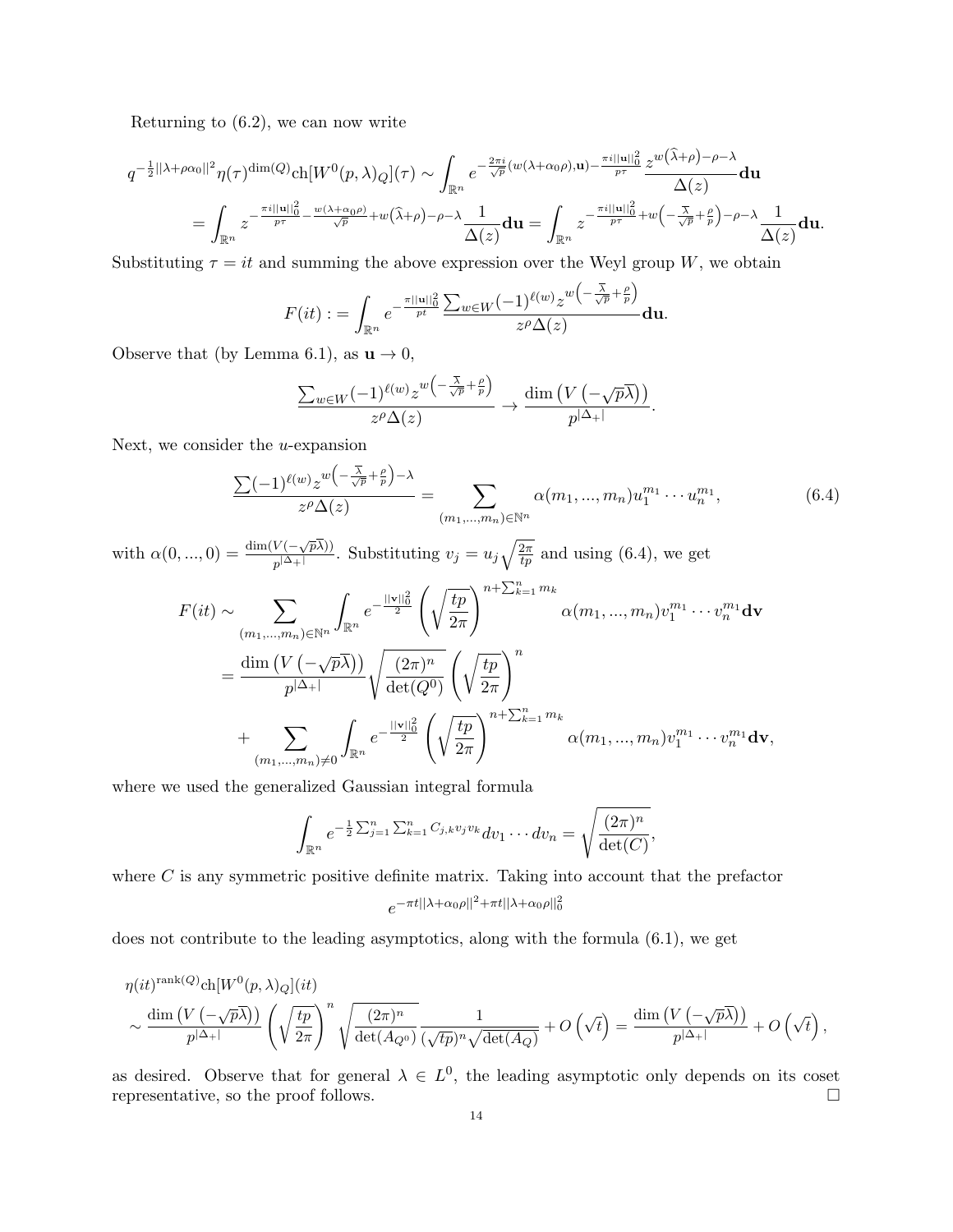**Remark 6.** In general, the coefficients  $\alpha(m_1, ..., m_n)$  are difficult to compute explicitly for all  $\lambda$ . However for  $\hat{\lambda} = 0$  the numerator in the Weyl character formula admits a product form so it is possible to get a more explicit asymptotic expansion. We do this in the next section for  $Q = A_2$ .

# 7. EXPLICIT EXAMPLE: THE FULL ASYMPTOTIC EXPANSION OF  $\eta(\tau)^2$ ch $[W^0(p)_{A_2}](\tau)$

Observe that our method in Section 6 can in theory be used to compute a full asymptotic expansion. In this section we prove Theorem 1.2 from the introduction.

**Proof of Theorem 1.2:** As in the general case we may write

$$
f(\tau) = \eta(\tau)^2 \text{CT}_z \text{ch}[W^0(p)_{A_2}](\tau, z) = \eta(\tau)^2 \int_{\left[-\frac{1}{2}, \frac{1}{2}\right]^2} \text{ch}[W^0(p)_{A_2}](\tau, z) du_1 du_2
$$

with  $z_j := e^{2\pi i u_j}$ . Define

$$
\mathcal{G}(u,v;\tau) := \sum_{m,n \in \mathbb{Z}} q^{p(m^2 + n^2 - mn) - m - n} e^{2\pi i (mu + nv)}.
$$

Then

$$
f(\tau) = \int_{\left[-\frac{1}{2},\frac{1}{2}\right]^2} \left(\mathcal{G}\left(u_1, u_2; \tau\right) - \mathcal{G}\left(-u_1, u_1 + u_2; \tau\right) - \mathcal{G}\left(u_1 + u_2, -u_2; \tau\right) + \mathcal{G}\left(u_2, -u_1 - u_2; \tau\right) \right. \\
\left. + \mathcal{G}\left(-u_1 - u_2, u_1; \tau\right) - \mathcal{G}\left(-u_2, -u_1; \tau\right)\right) \frac{z_1^{-1} z_2^{-1} q^{\frac{1}{p}}}{\left(1 - z_1^{-1}\right) \left(1 - z_2^{-1}\right) \left(1 - z_1^{-1} z_2^{-1}\right)} du_1 du_2. \tag{7.1}
$$

An application of (3.1) yields

$$
\mathcal{G}\left(u,v;\tau\right) = \Theta_{0,\left(\begin{matrix}u-\tau\\v-\tau\end{matrix}\right)}\left(2p\tau;\begin{pmatrix}1 & -\frac{1}{2}\\ -\frac{1}{2} & 1\end{pmatrix}\right) = \frac{1}{\sqrt{3}p\left(-i\tau\right)}\Theta_{\left(\begin{matrix}\tau-u\\ \tau-v\end{matrix}\right),0}\left(-\frac{1}{2p\tau};\frac{4}{3}\begin{pmatrix}1 & \frac{1}{2}\\ \frac{1}{2} & 1\end{pmatrix}\right).
$$

Now

$$
\Theta_{\binom{\tau-u}{\tau-v},0}\left(-\frac{1}{2p\tau};\frac{4}{3}\left(\frac{1}{\frac{1}{2}}\right)\right) = e^{-\frac{2\pi i\tau}{p}}\sum_{n,m\in\mathbb{Z}}e^{-\frac{2\pi i}{3p\tau}\left((n-u)^2+(m-v)^2+(n-u)(m-v)\right)}e^{-\frac{2\pi i}{p}\left((n-u)+m-v\right)}.
$$

We get exponentially small terms unless  $n = u$ ,  $m = v$ . In particular in all cases that occur only the  $n = m = 0$  term contributes. Thus we may approximate the integrand in (7.1) by

$$
-\frac{z_1 z_2}{(1-z_1)(1-z_2)(1-z_1 z_2)} e^{-\frac{2\pi i}{3p\tau}\left(u_1^2+u_2^2+u_1 u_2\right)} \times \left(e^{\frac{2\pi i}{p}\left(u_1+u_2\right)}-e^{\frac{2\pi i}{p}u_2}-e^{\frac{2\pi i}{p}u_1}+e^{-\frac{2\pi i}{p}u_2}+e^{-\frac{2\pi i}{p}u_1}-e^{-\frac{2\pi i}{p}\left(u_1+u_2\right)}\right) \frac{1}{\sqrt{3}p(-i\tau)}.
$$
\n(7.2)

Moreover, as before we introduce an exponentially small error if in  $(7.1)$  we integrate over  $\mathbb{R}^2$ . To compute the remaining integral, we set

$$
f(u,v,w) := -\frac{e^{\pi i (u+v+w) + \pi i \frac{(u+v+w)}{p}} \left(1 - e^{-\frac{2\pi i u}{p}}\right) \left(1 - e^{-\frac{2\pi i v}{p}}\right) \left(1 - e^{-\frac{2\pi i w}{p}}\right)}{(1 - e^{2\pi i u}) \left(1 - e^{2\pi i v}\right) \left(1 - e^{2\pi i w}\right)}.
$$

Note that  $f$  has only removable singularities in all variables and we may hence write

$$
f(u, v, w) =: \sum_{n_1, n_2, n_3 \ge 0} \alpha(n_1, n_2, n_3) u^{n_1} v^{n_2} w^{n_3}.
$$
 (7.3)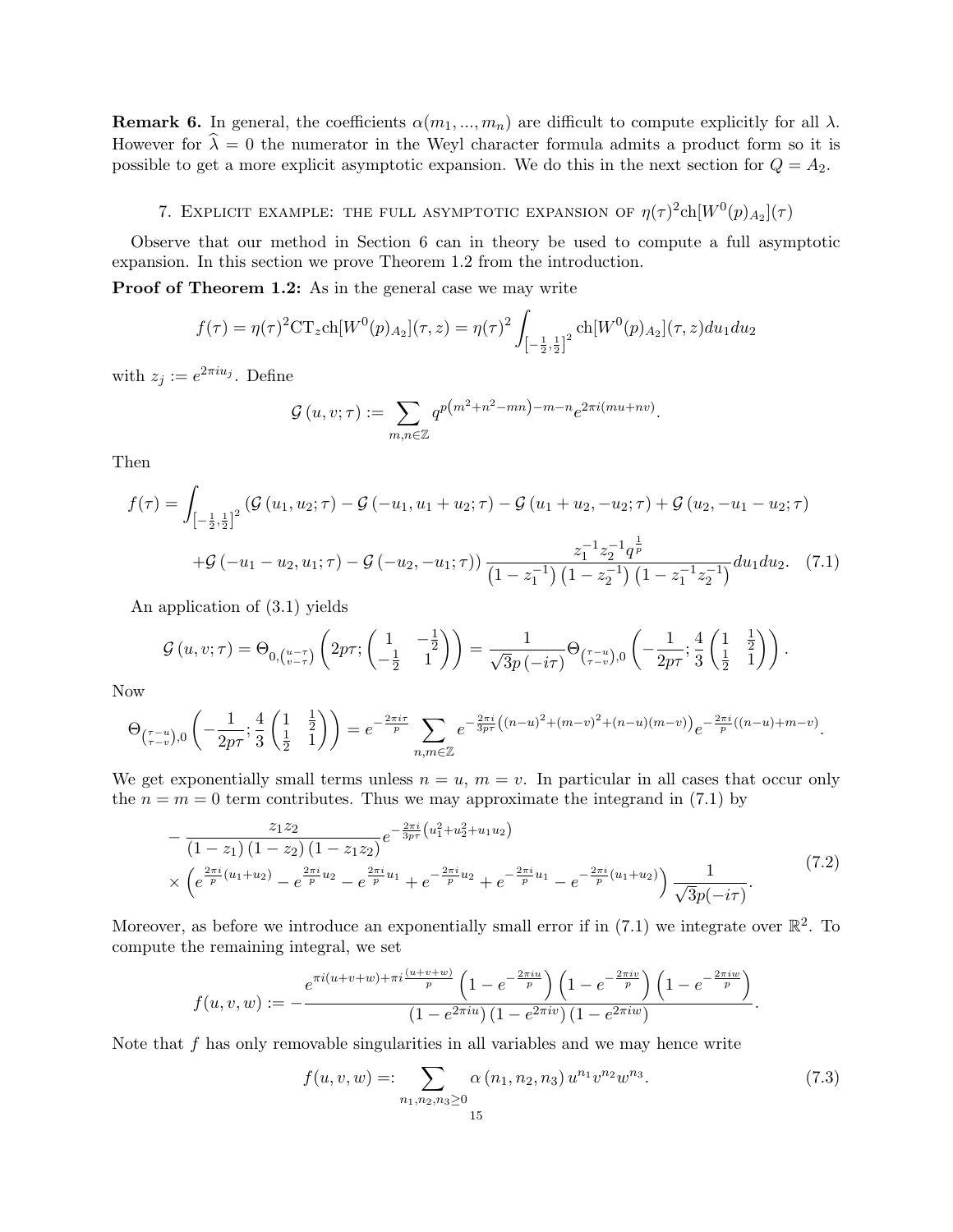Note that in particular  $\alpha(0,0,0) = 1/p^3$ . We then obtain, inserting (7.2) and (7.3) in (7.1),

$$
f(it) \sim \frac{1}{\sqrt{3}pt} \int_{\mathbb{R}^2} f(u_1, u_2, u_1 + u_2) e^{-\frac{2\pi}{3pt} (u_1^2 + u_2^2 + u_1 u_2)} du_1 du_2
$$
  
=  $\frac{1}{\sqrt{3}pt} \sum_{n_1, n_2, n_3 \ge 0} \alpha(n_1, n_2, n_3) \int_{\mathbb{R}^2} u_1^{n_1} u_2^{n_2} (u_1 + u_2)^{n_3} e^{-\frac{2\pi}{3pt} (u_1^2 + u_2^2 + u_1 u_2)} du_1 du_2$   
=  $\frac{1}{\sqrt{3}pt} \sum_{n_1, n_2, n_3 \ge 0} \alpha(n_1, n_2, n_3) \left( \sqrt{\frac{3pt}{2\pi}} \right)^{n_1 + n_2 + n_3 + 2} \int_{\mathbb{R}^2} e^{-\left( u_1^2 + u_2^2 + u_1 u_2 \right) u_1^{n_1} u_2^{n_2} (u_1 + u_2)^{n_3} du_1 du_2, \quad \text{where } \alpha(n_1, n_2, n_3) \sim \frac{1}{\sqrt{3}pt} \int_{\mathbb{R}^2} e^{-\left( u_1^2 + u_2^2 + u_1 u_2 \right) u_1^{n_1} u_2^{n_2} (u_1 + u_2)^{n_3} du_1 du_2, \quad \text{where } \alpha(n_1, n_2, n_3) \sim \frac{1}{\sqrt{3}pt} \int_{\mathbb{R}^2} e^{-\left( u_1^2 + u_2^2 + u_1 u_2 \right) u_1^{n_1} u_2^{n_2} (u_1 + u_2)^{n_3} du_1 du_2, \quad \text{where } \alpha(n_1, n_2, n_3) \sim \frac{1}{\sqrt{3}pt} \int_{\mathbb{R}^2} e^{-\frac{2\pi}{3pt} (u_1^2 + u_2^2 + u_1 u_2)} du_1 du_2.$ 

where in the last equation we made the change of variables  $u_j \mapsto u_j \sqrt{\frac{3pt}{2\pi}}$  $\frac{3pt}{2\pi}$ . To finish the proof we are left to compute  $\alpha(n_1, n_2, n_3)$  and the remaining integral.

To determine  $\alpha(n_1, n_2, n_3)$ , recall that

$$
\frac{e^{\pi i u + \frac{\pi i u}{p}} \left(1 - e^{-\frac{2\pi i u}{p}}\right)}{1 - e^{2\pi i u}} = \sum_{n \ge 0} \left(B_n \left(\frac{1}{2} - \frac{1}{2p}\right) - B_n \left(\frac{1}{2} + \frac{1}{2p}\right)\right) \frac{(2\pi i u)^{n-1}}{n!},\tag{7.4}
$$

with  $B_n(x)$  the n-th Bernoulli polynomial. Since the left hand side is an even function, it follows that n in the sum is odd. Moreover, noting that  $B_n(1-x) = (-1)^n B_n(x)$ , gives that (7.4) equals

$$
2\sum_{n\geq 0} \frac{B_{2n+1}\left(\frac{1}{2}-\frac{1}{2p}\right)}{(2n+1)!} (2\pi i u)^{2n}.
$$

Thus  $\alpha(n_1, n_2, n_3) = 0$  unless  $n_1, n_2$ , and  $n_3$  are even in which case we obtain

$$
\alpha(2n_1, 2n_2, 2n_3) = -8 \frac{B_{2n_1+1}\left(\frac{1}{2} - \frac{1}{2p}\right)B_{2n_2+1}\left(\frac{1}{2} - \frac{1}{2p}\right)B_{2n_3+1}\left(\frac{1}{2} - \frac{1}{2p}\right)}{(2n_2+1)!} (2\pi i)^{2n_1+2n_2+2n_3}.
$$

To finish the proof, define

$$
\beta(n_1, n_2, n_3) := \int_{\mathbb{R}^2} u_1^{2n_1} u_2^{2n_2} (u_1 + u_2)^{2n_3} e^{-\left(u_1^2 + u_2^2 + u_1 u_2\right)} du_1 du_2.
$$
 (7.5)

We can evaluate (7.5) as follows: we set  $u_1 = t_1 + \frac{t_2}{\sqrt{2}}$  $\frac{2}{3}$ ,  $u_2 = -t_1 + \frac{t_2}{\sqrt{3}}$  $\frac{2}{3}$  and

$$
\beta(n_1, n_2, n_3) = \left(\frac{2}{\sqrt{3}}\right)^{2n_3+1} \int_{\mathbb{R}^2} \left(t_1 + \frac{t_2}{\sqrt{3}}\right)^{2n_1} \left(t_1 - \frac{t_2}{\sqrt{3}}\right)^{2n_2} t_2^{2n_3} e^{-t_1^2 - t_2^2} dt_1 dt_2
$$
  
\n
$$
= \frac{2^{2n_3+1}}{3^{\frac{1}{2}+n_1+n_2+n_3}} \sum_{r=0}^{2n_1} \sum_{j=0}^{2n_2} {2n_1 \choose r} {2n_2 \choose j} 3^{r+j} \int_{\mathbb{R}^2} t_1^{r+j} (-1)^j t_2^{2n_1+2n_2+2n_3-r-j} e^{-t_1^2 - t_2^2} dt_1 dt_2
$$
  
\n
$$
= \frac{2^{2n_3+1}}{3^{\frac{1}{2}+n_1+n_2+n_3}} \sum_{k=0}^{n_1+n_2} \sum_{j=0}^{2k} {2n_1 \choose 2k-j} {2n_2 \choose j} (-1)^j 3^k \int_{\mathbb{R}^2} t_1^{2k} t_2^{2n_1+2n_2+2n_3-2k} e^{-t_1^2 - t_2^2} dt_1 dt_2
$$
  
\n
$$
= \frac{2^{2n_3+1}}{3^{\frac{1}{2}+n_1+n_2+n_3}} \sum_{k=0}^{n_1+n_2} \sum_{j=0}^{2k} {2n_1 \choose 2k-j} {2n_2 \choose j} (-1)^j 3^k \Gamma(k+\frac{1}{2}) \Gamma(n_1+n_2+n_3-k+\frac{1}{2}),
$$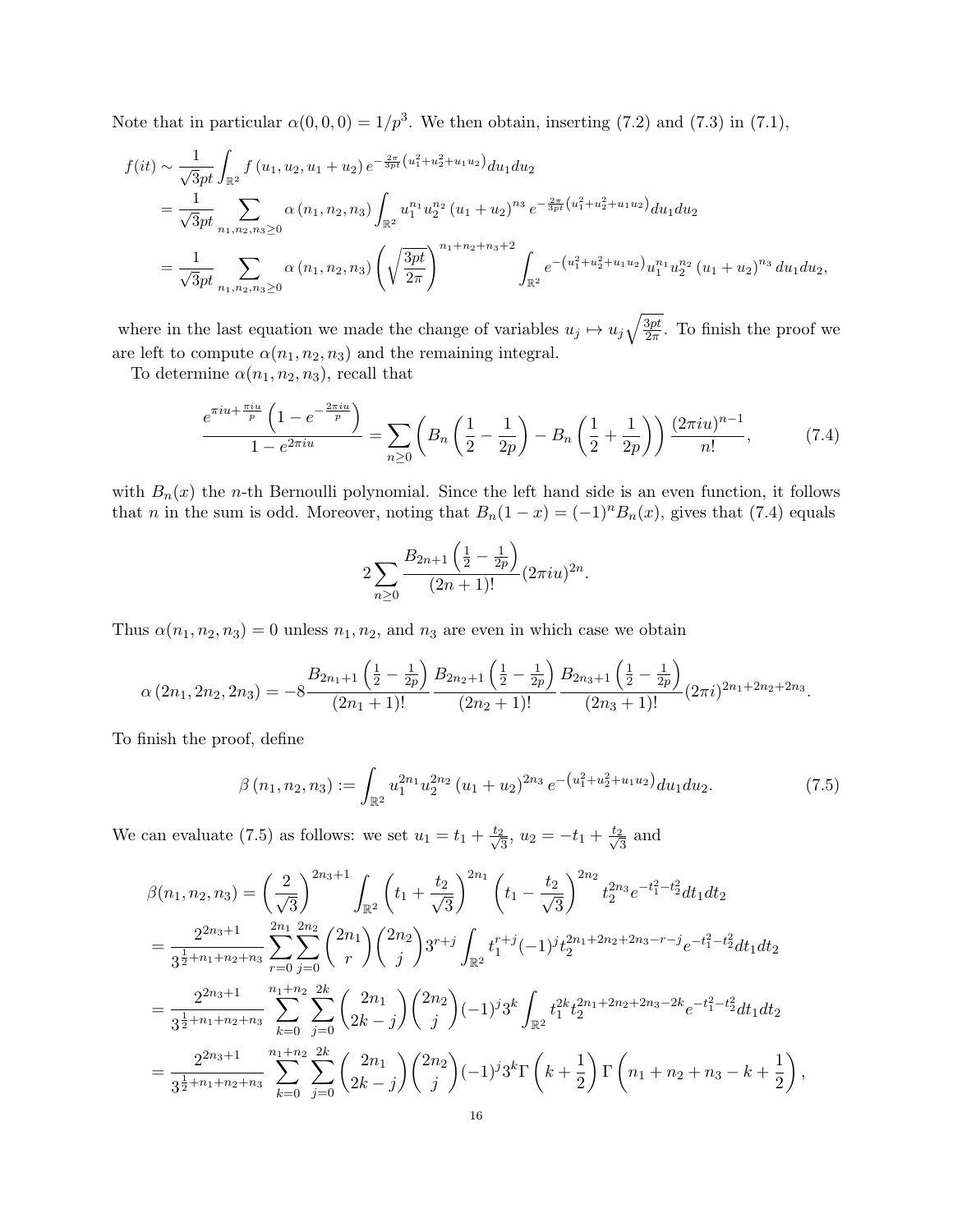where we used the substitution  $r + j = 2k$  to eliminate summation indices for which the Gaussian integral is vanishing. This gives

$$
f(it) \sim -\frac{4}{\pi} \sum_{n_1, n_2, n_3 \ge 0} 2^{2n_3+1} (-2\pi pt)^{n_1+n_2+n_3} \frac{B_{2n_1+1} \left(\frac{1}{2} - \frac{1}{2p}\right) B_{2n_2+1} \left(\frac{1}{2} - \frac{1}{2p}\right) B_{2n_3+1} \left(\frac{1}{2} - \frac{1}{2p}\right)}{(2n_2+1)!} \times \sum_{k=0}^{n_1+n_2} \sum_{j=0}^{2k} {2n_1 \choose 2k-j} {2n_2 \choose j} (-1)^j 3^k \Gamma\left(k+\frac{1}{2}\right) \Gamma\left(n_1+n_2+n_3-k+\frac{1}{2}\right).
$$

The claim follows, setting

$$
\alpha(N) := -\frac{4}{\pi} \sum_{\substack{n_1, n_2, n_3 \ge 0 \\ n = n_1 + n_2 + n_3}} 2^{2n_3 + 1} \frac{B_{2n_1 + 1} \left(\frac{1}{2} - \frac{1}{2p}\right) B_{2n_2 + 1} \left(\frac{1}{2} - \frac{1}{2p}\right) B_{2n_3 + 1} \left(\frac{1}{2} - \frac{1}{2p}\right)}{(2n_3 + 1)!}
$$
  
 
$$
\times \sum_{k=0}^{n_1 + n_2} \sum_{j=0}^{2k} {2n_1 \choose 2k - j} {2n_2 \choose j} (-1)^j 3^k \Gamma\left(k + \frac{1}{2}\right) \Gamma\left(n_1 + n_2 + n_3 - k + \frac{1}{2}\right). \tag{7.6}
$$

Remark 7. Alternatively one could use a 2-dimensional version of the Euler-McLaurin summation formula as, for example, stated in [35]. However, this requires splitting the function of interest into many summands to which one may apply Euler-McLaurin which makes the calculation much more complicated than the use of Jacobi transformation properties.

# 8. (ANALYTIC) QUANTUM DIMENSIONS OF  $W^0(p)_Q$ -MODULES

As we previously noted (cf. Remark 1), presently there is no complete classification of irreducible  $W^0(p)_{Q}$ -modules for rank $(Q) \geq 2$ . Nevertheless, there are strong indications that irreducible  $W^0(p)_{Q}$ -modules fall into two categories: typical and atypical.

(i) **Typical** modules are just rank n Fock spaces  $F_{\lambda}$ , which are irreducible as  $W^0(p)_{Q}$ -modules. Typical characters are therefore given by

$$
\text{ch}[F_{\lambda}](\tau)=\frac{q^{\frac{||\lambda-\alpha_0\rho||^2}{2}}}{\eta(\tau)^n},
$$

where  $\lambda \notin L^0$  (see [12]).

(ii) **Atypical** modules, discussed above, form a discrete family parametrized by  $\beta \in L^0$ , and their characters are

$$
ch[W^0(p,\beta)_Q](\tau).
$$

Next we consider asymptotic (or quantum) dimensions of irreducible modules

**Theorem 8.1.** (i) For  $\beta$  as in Theorem 6.2, we have

$$
\mathrm{qdim} \left( W^0(p, \beta)_Q \right) = \mathrm{dim}_{\mathbb{C}} V \left( -\sqrt{p}\overline{\lambda} \right).
$$

(ii) For any typical module  $F_{\lambda}$ , we have

$$
\mathrm{qdim}(F_{\lambda}) = p^{|\Delta_{+}|}.
$$

**Proof:** It follows directly from Theorem 6.2 and the definition of analytic q-dimension

$$
\mathrm{qdim}[M] = \lim_{t \to 0} \frac{\mathrm{ch}[M](it)}{\mathrm{ch}[V](it)},
$$

where M is a module for the vertex operator algebra V.  $\Box$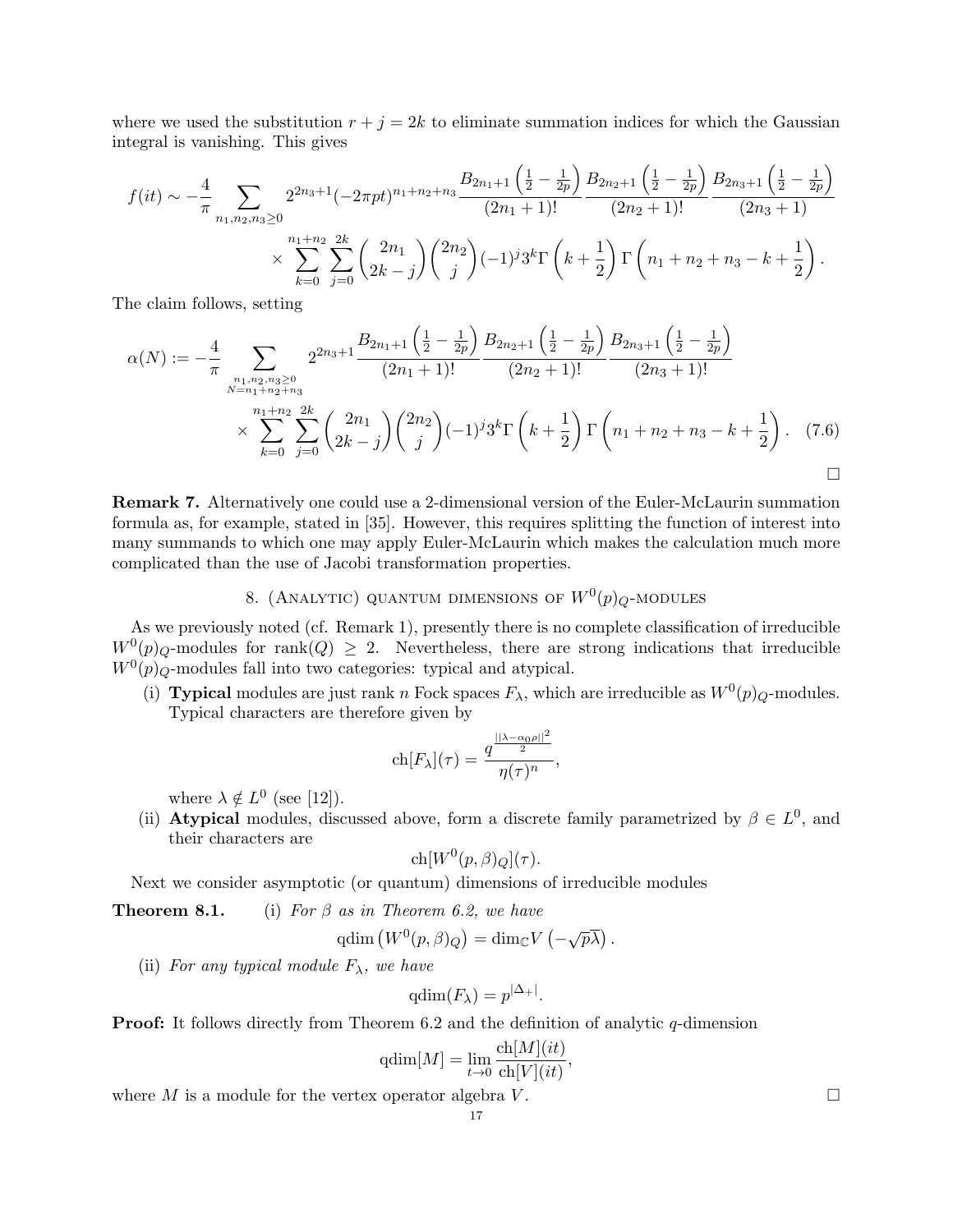Observe that  $\dim_{\mathbb{C}}(V((p-1)\rho) = p^{|\Delta_+|})$ . On the other hand, because of  $-\overline{\lambda} = (s_1 - 1)\omega_1 + \cdots$  $(s_n - 1)\omega_n$ , where  $s_j \in \{1, ..., p\}$ , we always have

$$
\dim_{\mathbb{C}} V\left(-\sqrt{p}\overline{\lambda}\right) \leq p^{\Delta_+}.
$$

Therefore we conclude that typical modules have the largest quantum dimension among irreducible modules (see also [10]).

**Remark 8.** Certain regularized characters of  $W^0(p)_Q$ -modules including their regularized quantum dimensions are studied in a recent paper [12] (see also [11]).

## Appendix A. Harmonicity of certain polynomials

In this part we prove harmonicity of certain polynomials needed for the proof of modularity of characters in Theorem 4.1.

A.1. Some harmonic polynomials of type  $A$ . Consider the rank  $n$  root lattice of type  $A$ ,  $Q = \bigoplus_{j=1}^n \mathbb{Z} \alpha_j$ , whose Cartan matrix  $A_n = (\langle \alpha_j, \alpha_k \rangle)_{j,k=1}^n$  is given by

$$
A_n := \left( \begin{array}{cccccc} 2 & -1 & 0 & \dots & 0 & 0 \\ -1 & 2 & -1 & \dots & 0 & 0 \\ 0 & -1 & 2 & \dots & 0 & 0 \\ \dots & \dots & \dots & \dots & 2 & -1 \\ 0 & 0 & 0 & \dots & -1 & 2 \end{array} \right).
$$
 (A.1)

Then  $A_n^{-1}$  is the Cartan matrix of the dual (or weight) lattice  $P = \bigoplus_{j=1}^n \mathbb{Z} \omega_j$  such that  $\langle \omega_j, \alpha_k \rangle = \delta_{j,k}$ . Clearly,  $A_n^{-1} := (a^{jk})$ , where  $a^{jk} := \langle \omega_j, \omega_k \rangle$ .

Denote by  $\nabla^2$  the standard (diagonal) Laplacian on  $\mathbb{R}^n$  and let  $\nabla^2_B$  be the Laplace-Beltrami operator for  $B \in \mathrm{Mat}(n,\mathbb{R})$ , that is

$$
\nabla_B^2:=\left(\frac{\partial}{\partial x}\right)^TB\frac{\partial}{\partial x}=\sum_{j,k=1}^nb_{jk}\partial^2_{jk};\ \ \partial^2_{jk}:=\frac{\partial^2}{\partial x_j\partial x_k}.
$$

**Definition 1.** We say that polynomial  $f(x_1, ..., x_n)$  is harmonic with respect to B (resp. harmonic) if  $\nabla_B^2(f) = 0$  (resp.  $\nabla^2(f) = 0$ ).

**Remark 9.** Note that  $f$  is harmonic with respect to  $B$  if and only if it is harmonic with respect to  $\lambda B$  for some  $\lambda \in \mathbb{R}^{\times}$ .

The following result follows easily, using basic facts from Calculus and Linear Algebra.

**Lemma A.1.** Consider the linear change of variable  $x = By$ , where B is an invertible matrix,  $C \in \text{Mat}(n, \mathbb{R}), x = (x_1, ..., x_n), \text{ and } y = (y_1, ..., y_n).$  Then  $\nabla_C^2(f(x)) = \nabla_{(B^{-1})^T B^{-1}C}^2(f^*(y)),$  where  $f^*(y) = f(B(y))$ . In particular,  $\nabla^2(f(x)) = \nabla^2_{(B^{-1})^T B^{-1}}(f^*(y))$ .

The next result is well-known (see [27, Theorem 5.1.8]).

**Proposition A.2.** The discriminant  $\delta(x_1, ..., x_n) := \prod_{j < k} (x_j - x_k)$  is harmonic.

**Lemma A.3.** Suppose that  $t \in \mathbb{R}$  and let  $f(x_1, ..., x_n)$  be harmonic with respect to B. Then

$$
f(x_1 + a_1t, \ldots, x_j + a_jt, \ldots, x_n + a_nt)
$$

is also harmonic with respect to B for all  $a_i \in \mathbb{R}$ . In particular,

$$
\prod_{j < k} (x_j - x_k + t(j - k))
$$

is harmonic.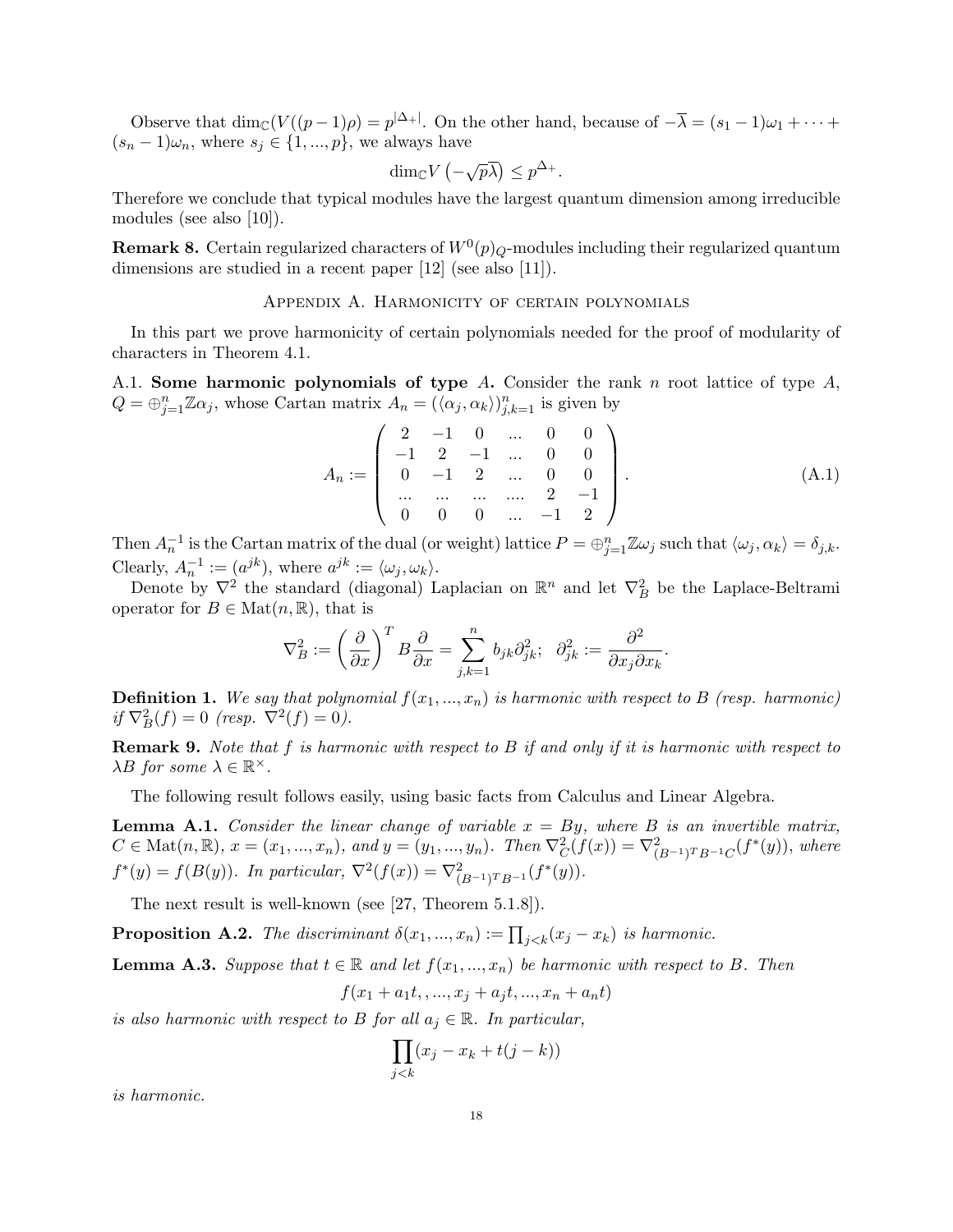Proof: By using Taylor's Theorem, we see that

$$
\exp\left(\sum_{j=1}^n ta_j\partial_{x_j}\right)f(x_1,...,x_n) = f(x_1 + a_1t,...,x_j + a_jt,...,x_n + a_nt).
$$

The proof now follows by observing that any pair of partial differential operators with constant coefficients commute with each other, in particular

$$
\exp\left(\sum_{i=1}^n ta_j\partial_{x_j}\right)\circ\nabla^2=\nabla^2\circ\exp\left(\sum_{j=1}^n ta_j\partial_{x_j}\right).
$$

 $\Box$ 

Recall the set of positive roots of Q:

$$
\Delta^+ = \{\alpha_j, j = 1, ..., n\} \cup \{\alpha_j + \dots + \alpha_k : 1 \le j < k \le n\} \quad \text{and} \quad \rho = \sum_{j=1}^n \omega_j.
$$

Next we introduce several families of polynomial with respect to two bases of  $\mathbb{R}^n$ . For  $\lambda =$  $x_1\alpha_1 + \cdots + x_n\alpha_n$ , we let

$$
\delta_Q(x_1, ..., x_n) := \prod_{\alpha \in \Delta^+} (\lambda + \rho, \alpha), \qquad \widetilde{\delta}_Q(x_1, ..., x_n) := \prod_{\alpha \in \Delta^+} (\lambda, \alpha).
$$

Similarly, for  $\mu = x_1 \omega_1 + \cdots x_n \omega_n$ , we set

$$
\delta_P(x_1, ..., x_n) := \prod_{\alpha \in \Delta^+} (\mu + \rho, \alpha), \qquad \widetilde{\delta}_P(x_1, ..., x_n) := \prod_{\alpha \in \Delta^+} (\mu, \alpha).
$$

The subscript Q (resp. P) indicates that we use the  $\alpha$ -basis (resp.  $\omega$ -basis) in the paramatrization of  $\lambda$  (resp.  $\mu$ ).

**Example 3.** With  $Q = A_2$ , we have

$$
\delta_Q(x_1, x_2) = (2x_1 - x_2 + 1)(2x_2 - x_1 + 1)(x_1 + x_2 + 2),
$$
  
\n
$$
\delta_Q(x_1, x_2) = (2x_1 - x_2)(2x_2 - x_1)(x_1 + x_2),
$$
  
\n
$$
\delta_P(x_1, x_2) = (x_1 + 1)(x_2 + 1)(x_1 + x_2 + 2),
$$
  
\n
$$
\delta_P(x_1, x_2) = x_1 x_2 (x_1 + x_2).
$$

From  $\mu = x_1 \omega_1 + \cdots + x_n \omega_n$ , we have

$$
\widetilde{\delta}_P(x_1, x_2, ..., x_n) = \prod_{k=1}^n x_k \prod_{1 \leq j < \ell \leq n} (x_j + \cdots x_\ell).
$$

Similarly,

$$
\delta_P(x_1, x_2, ..., x_n) = \prod_{k=1}^n (x_k + 1) \prod_{1 \le j < \ell \le n} (x_j + \dots + x_\ell + \ell - j + 1).
$$

with  $A_n$  as in  $(A.1)$ , we have

**Theorem A.4.** The functions  $\delta_P$  and  $\delta_P$  are harmonic with respect to  $A_n$ . The functions  $\delta_Q$  and  $\delta_Q$  are harmonic with respect to  $A_n^{-1}$ .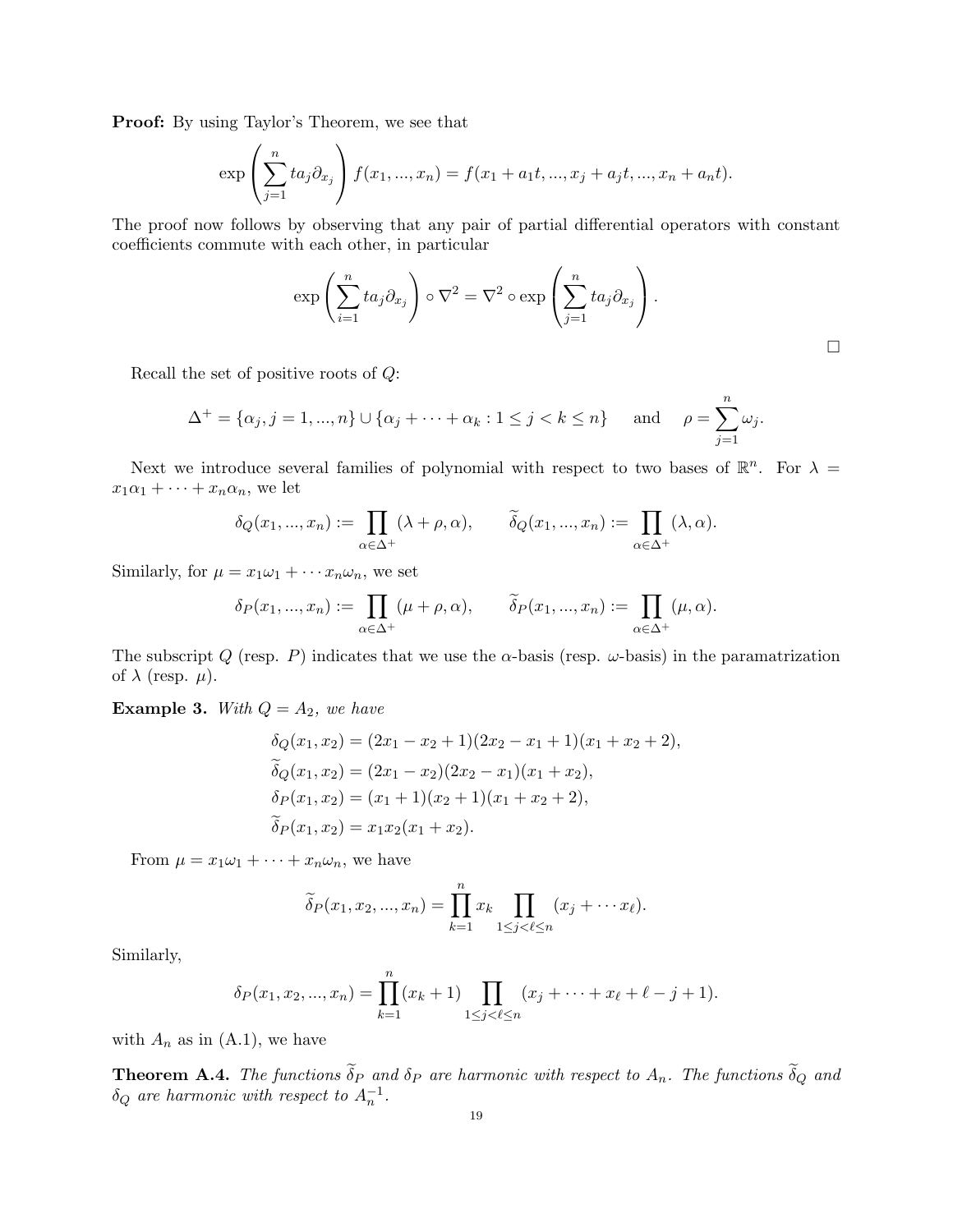**Proof:** We apply Proposition A.2 for the discriminant with  $n + 1$  variables:

$$
\nabla^2 \left( \delta \left( x_1, ..., x_{n+1} \right) \right) = \sum_{j=1}^{n+1} \partial_{jj}^2 \delta(x_1, ..., x_{n+1}) = 0.
$$

We then make a change of variables:

$$
y_1 := x_1 - x_2, \ldots, y_n := x_n - x_{n+1}, \quad y_{n+1} := x_{n+1}.
$$

With respect to new variables,  $\delta$  does not depend on  $y_{n+1}$  and

$$
\delta^*(y_1, ..., y_{n+1}) = \prod_{j=1}^n y_\ell \prod_{1 \le j < k \le n} (y_j + \dots + y_k) = \widetilde{\delta}_P(y_1, ..., y_n).
$$

The transition between the y and x variables is controlled by the  $(n + 1) \times (n + 1)$  matrix

$$
A = \begin{pmatrix} 1 & 0 & 0 & \dots & 0 \\ -1 & 1 & 0 & \dots & 0 \\ 0 & -1 & 1 & \dots & 0 \\ \dots & \dots & \dots & \dots & \dots \\ 0 & 0 & \dots & -1 & 1 \end{pmatrix}.
$$

Note that we have

$$
A^{T}A = \begin{pmatrix} 2 & -1 & 0 & \dots & 0 \\ -1 & 2 & -1 & \dots & 0 \\ 0 & -1 & 2 & \dots & \dots \\ \dots & \dots & \dots & \dots & \dots \\ 0 & 0 & \dots & \dots & 1 \end{pmatrix}.
$$

Moreover observe that the principal  $n \times n$  minor of  $A<sup>T</sup>A$  is precisely the Cartan matrix of type  $A<sub>n</sub>$ . By using Lemma A.1, with  $B^{-1} = A$ , we get

$$
0 = \nabla^2 (\delta(\mathbf{x})) = \nabla^2_{A^T A} (\delta^*(\mathbf{y})).
$$

Although  $A<sup>T</sup>A$  matrix is of size  $n+1$ ,  $\delta^*(y)$  does not involve the  $y_{n+1}$  variable, thus only the summation over the principal minor of  $A_n$  is relevant for the laplacian. Consequently,

$$
\nabla_{A_n}^2\left(\widetilde{\delta}_P(\mathbf{y})\right) = 0
$$

as desired. The  $A_n\text{-harmonicity of }\delta_P$  now easily follows from Lemma A.3

Next we consider  $\delta_Q(\mathbf{x})$  and  $\tilde{\delta}_Q(\mathbf{x})$ . Observe that they are related to  $\delta_P(\mathbf{x})$  and  $\tilde{\delta}_P(\mathbf{x})$ , respectively, under a change of basis. More precisely, if we let  $y = A_n x$  then

$$
\delta_P(\mathbf{x}) = \delta_Q(\mathbf{y}).
$$

Clearly,  $A_n = A_n^T$ , so  $(A_n^{-1})^T = A_n^{-1}$ . Another application of Lemma A.1 results in

$$
0 = \nabla_{A_n}^2 \left( \widetilde{\delta}_P \right) = \nabla_{A_n^{-1} A_n^{-1} A_n}^2 \left( \widetilde{\delta}_Q \right) = \nabla_{A_n^{-1}}^2 \left( \widetilde{\delta}_Q \right)
$$

as desired.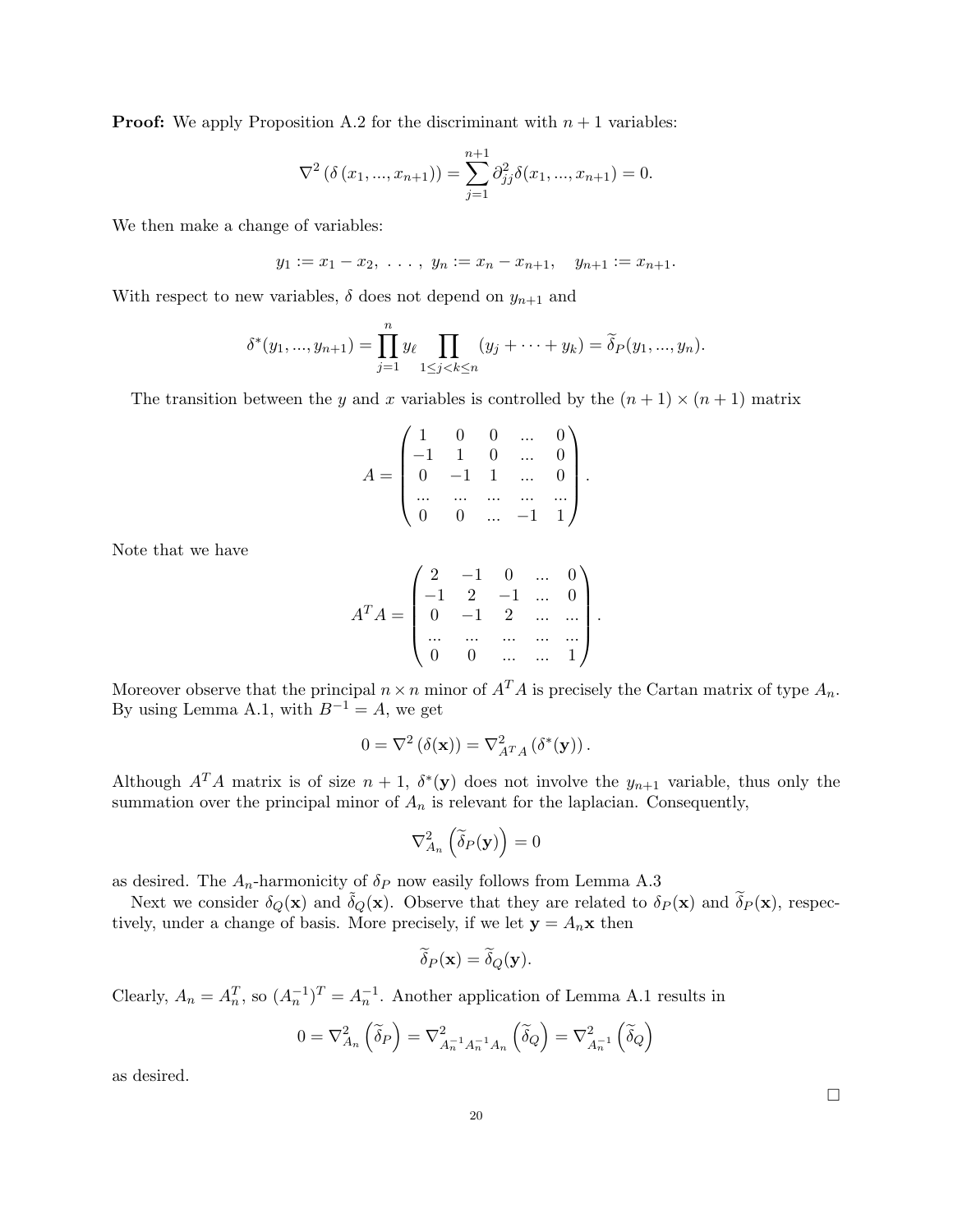A.2. Some harmonic polynomials of D-type. To parametrize the roots of  $D_n$ , it is convenient to use the orthogonal basis  $\varepsilon_j, j = 1, ..., n$ . In this basis positive roots are given by

$$
\Delta^+ = \{\varepsilon_j - \varepsilon_k : 1 \le j < k \le n\} \cup \{\varepsilon_j + \varepsilon_k : j < k\}.
$$

Simple roots are  $\alpha_j = \varepsilon_j - \varepsilon_{j+1}, j = 1, ..., n-1$  and  $\alpha_n = \varepsilon_{n-1} + \varepsilon_n$ . With this ordering the Cartan matrix is

$$
D_n = \begin{pmatrix} 2 & -1 & 0 & \dots & 0 & 0 & 0 \\ -1 & 2 & -1 & \dots & 0 & 0 & 0 \\ 0 & -1 & 2 & \dots & 0 & 0 & 0 \\ \dots & \dots & \dots & \dots & \dots & \dots & \dots \\ 0 & 0 & 0 & \dots & 2 & -1 & -1 \\ 0 & 0 & 0 & \dots & -1 & 2 & 0 \\ 0 & 0 & 0 & \dots & -1 & 0 & 2 \end{pmatrix}
$$

.

The next result is taken from [27, Section 5.1.3].

Proposition A.5. The function

$$
\prod_{j
$$

is harmonic with respect to  $D_n$ .

As before we consider

$$
\widetilde{\delta}_Q := \prod_{\alpha \in \Delta^+} \langle \lambda, \alpha \rangle, \quad \delta_Q = \prod_{\alpha \in \Delta^+} \langle \lambda + \rho, \alpha \rangle
$$

Similarly, we define  $\delta_P$  and  $\delta_P$ .

Example 4. Let  $Q = D_4$ , then

$$
\delta_Q = (2x_1 - x_2)(2x_2 - x_1 - x_3 - x_4)(2x_3 - x_2)(2x_4 - x_2)(x_1 + x_2 - x_3 - x_4)(x_2 + x_3 - x_4 - x_1)
$$
  
 
$$
\times (x_1 + x_3 - x_4)x_2(x_1 + x_3 + x_4 - x_2)(x_1 + x_4 - x_3)(x_3 + x_4 - x_1)(x_2 + x_4 - x_1 - x_3).
$$

Our next result is analogous to Theorem A.4, now for the D-type.

**Theorem A.6.** The function  $\tilde{\delta}_Q$  is harmonic with respect to  $D_n^{-1}$  and  $\tilde{\delta}_P$  is harmonic with respect to  $D_n$ .

Proof: For the proof, we use Proposition A.5 and the change-of-variables matrix

$$
D = \begin{pmatrix} 1 & 0 & 0 & \dots & 0 \\ -1 & 1 & 0 & \dots & 0 \\ 0 & -1 & 1 & \dots & 0 \\ \dots & \dots & \dots & \dots & \dots \\ 0 & 0 & \dots & -1 & 1 \\ 0 & 0 & \dots & 1 & 1 \end{pmatrix}
$$

.

We then easily see that

$$
D^T D = D_n.
$$

Together with Lemma A.1 this yields that  $\delta_P$  is harmonic with respect to  $D_n$ . Another change of variables (as in Theorem A.4) easily implies that  $\tilde{\delta}_Q$  is harmonic with respect to  $D_n^{-1}$  $\Box$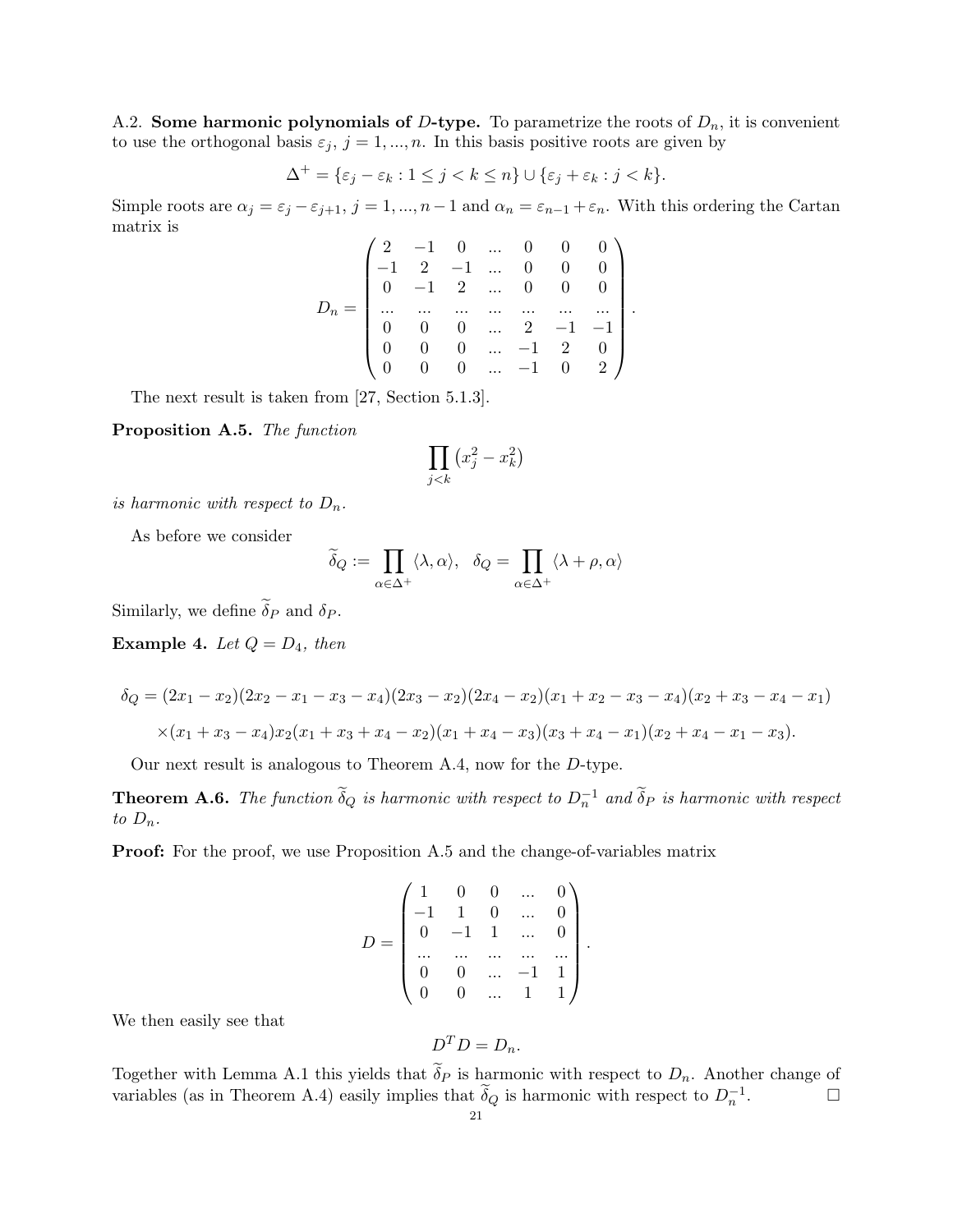### A.3. Towards harmonic polynomials of type  $E$ .

**Remark 10.** For  $Q = E_6$ ,  $E_7$  and  $E_8$ , we have to consider,

$$
p_6(x_1, ..., x_6) = \nabla_{E_6^{-1}}^2 \delta_Q(x_1, ..., x_6),
$$
  
\n
$$
p_7(x_1, ..., x_7) = \nabla_{E_7^{-1}}^2 \delta_Q(x_1, ..., x_7),
$$
  
\n
$$
p_8(x_1, ..., x_8) = \nabla_{E_8^{-1}}^2 \delta_Q(x_1, ..., x_8).
$$

By using MAPLE, we computed  $p_j$ , for  $j = 6, 7, 8$ . We were able to show that  $p_6 = p_7 = 0$ . But we could not simplify these polynomials to the standard form due to a very high degree for  $E_8$ . Even so, we were able to evaluate  $p_8$  for many randomly chosen  $x_j$ -values and all these calculations returned zero. Thus, we can conclude with a high certainty that  $p_8$  is indeed zero.

### **REFERENCES**

- [1] D. Adamović and A. Milas, Logarithmic intertwining operators and  $W(2, 2p 1)$ -algebras, J. Math. Phys., 48 (2007), p. 073503.
- [2] D. Adamović and A. Milas, On the triplet vertex algebra  $W(p)$ , Adv. Math. 217 (2008), 2664-2699.
- [3] D. Adamovic and A. Milas, An analogue of modular BPZ equation in logarithmic (super)conformal field theory, Contemporary Mathematics 497 (2009), 1-17.
- [4] D. Adamović and A. Milas,  $C_2$ -cofinite W-algebras and their logarithmic modules, to appear in the proceedings of the conference "Conformal Field Theories and Tensor Categories", Beijing, June 2011, Springer 2014.
- [5] D. Adamović, X. Lin, and A. Milas, *ADE* subalgebras of the triplet vertex algebra  $W(p)$ : A-series, Commun. Contemp. Math. 15 (2013), 1350028.
- [6] G. Andrews and B. Berndt, Ramanujan's Lost Notebook: Vol.2., Springer, 2009.
- [7] T. Arakawa, Representation Theory of W-Algebras, Inventiones Math. 169 (2007), 219-320.
- [8] R. Borcherds, Vertex algebras, Kac-Moody algebras, and the Monster, Proc. Natl. Acad. Sci. USA 83 (1986), 3068–3071.
- [9] K. Bringmann, T. Creutzig, and L. Rolen, Negative index Jacobi forms and quantum modular forms, Research in Mathematical Sciences 1 (2014), 1–32.
- [10] K. Bringmann and A.Milas, W-algebras, false theta functions and quantum modular forms, I.M.R.N. 21 (2015), 11351-11387.
- [11] T. Creutzig and A. Milas, The false theta functions and the Verlinde formula, Adv. Math. 262 (2014), 520-545; arXiv:1309.6037.
- [12] T. Creutzig and A. Milas, *Higher rank partial and false theta functions and representation theory*, submitted; arXiv:1607.08563.
- [13] T. Creutzig, A.Milas, and M. Rupert, *Logarithmic Link Invariants of*  $\overline{U}_q^H(\mathfrak{sl}_2)$  and Asymptotic Dimensions of Singlet Vertex Algebras, submitted; arXiv:1605.05634.
- [14] T. Creutzig, A.Milas, and S. Wood, On regularized quantum dimension of the singlet vertex algebras and false theta functions, I.M.R.N (2016), rnw037; arXiv:1411.3282.
- [15] A. De Sole and V. Kac, Finite vs affine W-algebras, Jap. Journal of Math. 1 (2006), 137-261.
- [16] M. Eichler and D. Zagier, The Theory of Jacobi Forms Progress in Math. 55, Birkhauser-Verlag, Basel-Boston (1985), 148 pages
- [17] P. Etingof, A uniform proof of the Macdonald-Mehta-Opdam identity for finite Coxeter groups, Math. Res. Lett. 17 (2010), 275-282.
- [18] B. Feigin and I. Tipunin, W-algebras connected with simple Lie algebras, preprint;  $arXiv:1002.5047$ .
- [19] B. Feigin and A.M. Gaĭnutdinov, A.M. Semikhatov, and I. Yu Tipunin, I, The Kazhdan-Lusztig correspondence for the representation category of the triplet W-algebra in logarithmic conformal field theories. (Russian) Teoret. Mat. Fiz. 148 (2006), no. 3, 398–427.
- [20] B. Feigin, A. Gaŭnutdinov, A. Semikhatov, and I. Tipunin, *Logarithmic extensions of minimal models: char*acters and modular transformations. Nuclear Phys. B 757 (2006), 303–343.
- [21] A. Folsom, K. Ono, and R. Rhoades, Mock theta functions and quantum modular forms, Forum of Mathematics,  $\Pi$  1 (2013) e2, 27 pages.
- [22] E. Frenkel and D. Ben-Zvi, Vertex algebras and algebraic curves, Mathematical Surveys and Monographs, 88, American Mathematical Society, Providence, RI, 2001.
- [23] I. Frenkel, J. Lepowsky, and A. Meurman, Vertex Operator Algebras and the Monster, Pure and Applied Math., Vol. 134, Academic Press, 1988.